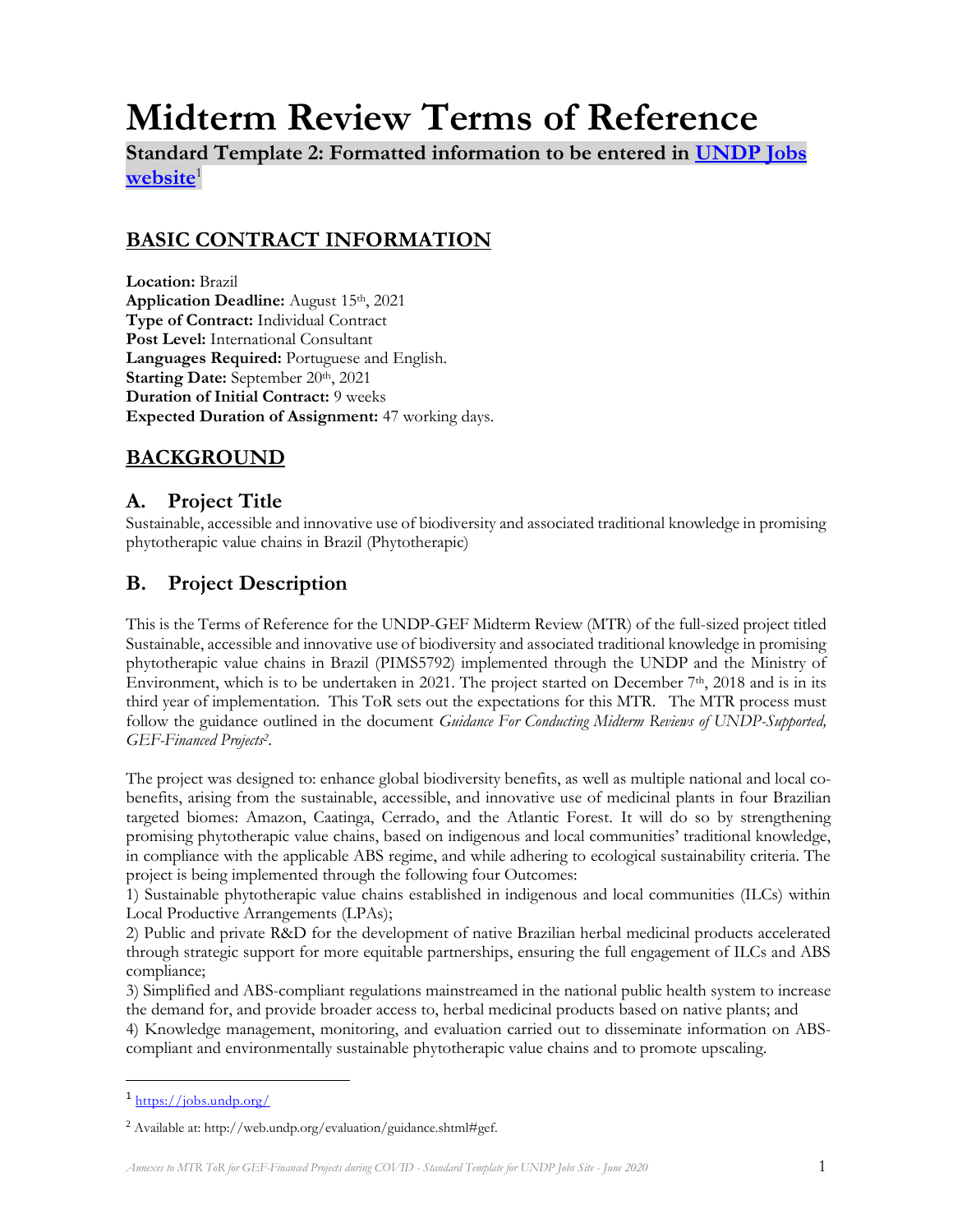The Phytotherapic Project was designed to be implemented over a six-year period, from December 2018 to December 2024. The Project has a budget of US\$ 5,722,770 (five million, seven hundred and twentytwo thousand, seven hundred and seventy American dollars), financed by GEF. Another US\$ 27,726,195 (twenty-seven million, seven hundred and twenty-six thousand, one hundred and ninety-five American dollars) is provided as co-financing by the national Government, which are not included in this budget and are reported by the MMA to the GEF, through reports.

The Project's governance arrangement includes 1) Project Board, composed of UNDP, the Brazilian Agency for Cooperation (ABC), and MMA; 2) Advisory Committee, composed of: MMA, Ministry of Health (MS), Ministry of Regional Development (MDR), Ministry of Agriculture, Livestock and Food Supply (MAPA), Special Secretary of Familiar Agriculture and Agrarian Development (SEAD), Ministry of Science, Technology, Innovation and Communication (MCTIC), Ministry of Development, Industry and Commerce (MDIC), National Health Surveillance Agency (ANVISA) and UNDP; and 3) ILC's Consultative Commission, composed of representatives from ILC organizations of Traditional Knowledge Owners Sectorial Chamber of the Genetic Heritage Management Council (CGen) and other ILC fora relevant for the project.

The Phytotherapic Project foresees to undertake capacity development and intense field activities targeting traditional and rural communities. During 2020, there were difficulties in contacting ILC members because they were following protection measures related to the Covid-19 pandemic and had restricted internet access. Since March 2020, travel and in-person meetings were suspended, considering the social and sanitary vulnerability of the Project's targeted audience and restrictive measures adopted to contain the disease's outbreak. In this sense, the Project Team has conducted remote meetings and consultations with strategic stakeholders. Although the difficulties of internet access have hampered the accomplishment of the planned activities in the expected time, the remote consultations achieved positive results regarding the engagement of stakeholders and the information gathered.

In terms of the overall national Covid-19 situation, Brazil is currently one of the world's epicenters, having recently reached 540,000 deaths with a high contamination rate. Vaccination is proceeding at a slow pace, and this means that the Project does not foresee field activities until at least the end of the year.

## **C. MTR Purpose**

The MTR will assess progress towards the achievement of the project objectives and outcomes as specified in the Project Document and assess early signs of project success or failure with the goal of identifying the necessary changes to be made in order to set the project on track to achieve its intended results. The MTR will also review the project's strategy and its risks to sustainability and the project's preparation of a strategy for when UNDP-GEF project support ends.

The results of the MTR Report, including the analysis of the indicators and lessons learned, will serve the implementing partner (MMA/Government) and UNDP for the elaboration of adaptive management measures in order to achieve its envisaged results. Considering that 2021 is the Project's third year of implementation, we are aligned with the Commissioning Unit's evaluation plan.

The scope and objectives of the MRT must include aspects such as COVID-19 pandemic-related challenges, delays and impacts, and the changes in government political and economic guidelines that have been affecting the implementation of the project during its lifetime.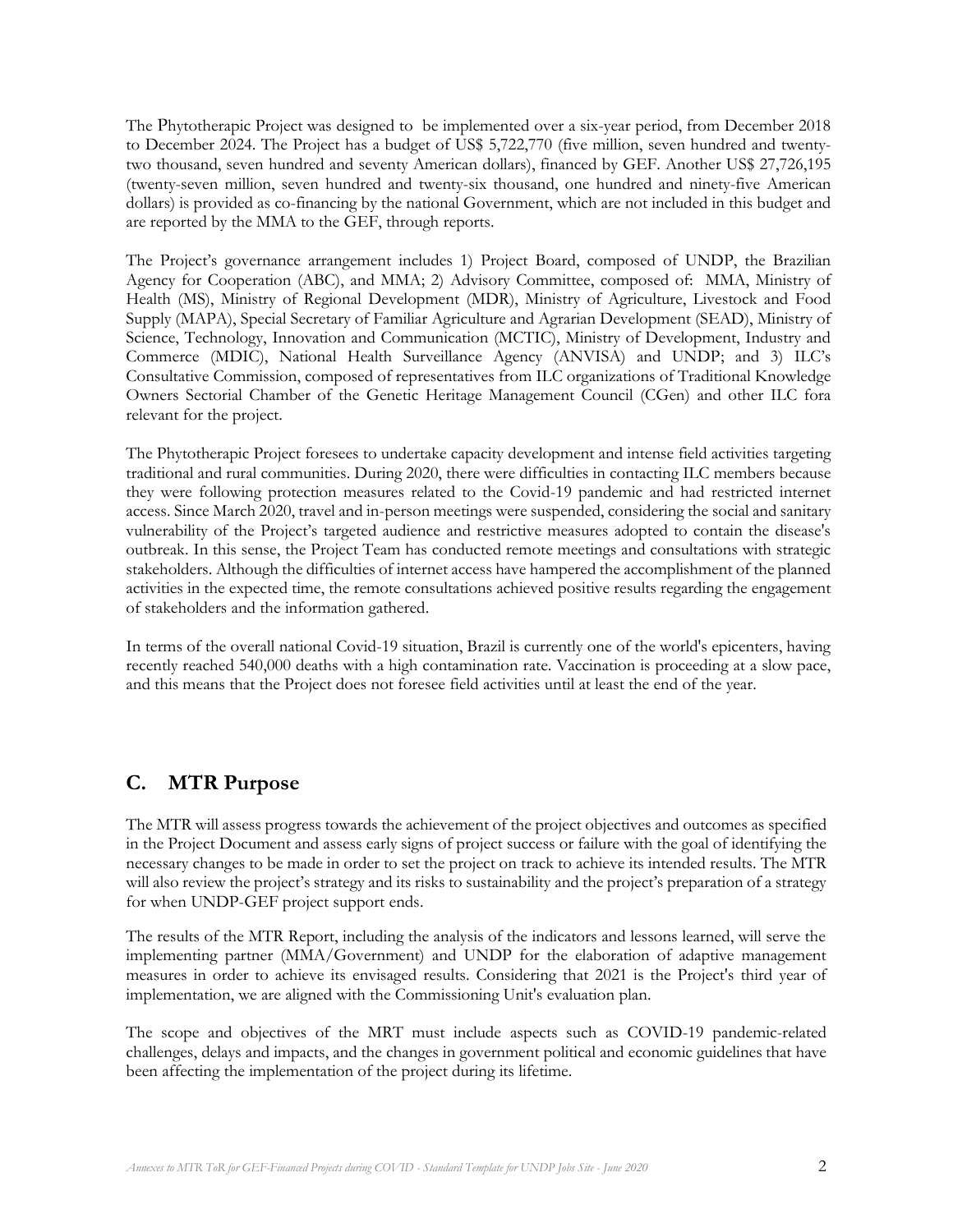# **DUTIES AND RESPONSIBILITIES**

## **D. MTR Approach & Methodology**

The MTR report must provide evidence-based information that is credible, reliable, and useful.

The MTR consultant will review all relevant sources of information including documents prepared during the preparation phase (i.e. PIF, UNDP Initiation Plan, UNDP Social and Environmental Screening Procedure (SESP)), the Project Document, project reports including Annual Project Review/PIRs, project budget revisions, national strategic and legal documents, and any other materials that the team considers useful for this evidence-based review. The MTR consultant will review the baseline GEF focal area (Biodiversity) Core Indicators/Tracking Tools submitted to the GEF at CEO endorsement, and the midterm GEF focal area Core Indicators/Tracking Tools that must be completed before the MTR field mission begins.

The MTR consultant is expected to follow a collaborative and participatory approach<sup>3</sup> ensuring close engagement with the Project Team, government counterparts (the GEF Operational Focal Point), the UNDP Country Office(s), the Nature, Climate and Energy (NCE) Regional Technical Advisor, direct beneficiaries, and other key stakeholders.

The engagement of stakeholders is vital to a successful MTR.<sup>4</sup> Stakeholder involvement should include interviews with stakeholders who have project responsibilities, including but not limited to executing agencies, senior officials and task team/ component leaders, key experts and consultants in the subject area, Project Board, Project Advisory Committee, ILC's Consultative Commission, project stakeholders, academia, local government and CSOs, etc.

As of 11 March 2020, the World Health Organization (WHO) declared COVID-19 a global pandemic as the new coronavirus rapidly spread to all regions of the world. As external field missions are suspended in the Project, the MTR consultant should develop a methodology that takes into account the conduct of the MTR virtually and remotely, including the use of remote interview methods and extended desk reviews, data analysis, surveys, and evaluation questionnaires. This should be detailed in the MTR Inception Report and agreed with the Commissioning Unit.

As the MTR is to be entirely carried out virtually, consideration should be taken for stakeholder availability, ability or willingness to be interviewed remotely. In addition, their accessibility to the internet/computer may be an issue as many government and national counterparts may be working from home. These limitations must be reflected in the final MTR report.

Since field mission is not possible, remote interviews may be undertaken through telephone or online (Skype, Zoom, WhatsApp, etc.). No stakeholders, consultants, or UNDP staff should be put in harm's way and safety is the key priority.

The specific design and methodology for the MTR should emerge from consultations between the MTR consultant and the above-mentioned parties regarding what is appropriate and feasible for meeting the MTR purpose and objectives and answering the evaluation questions, given limitations of budget, time, and data. The MTR consultant must, however, use gender-responsive methodologies and tools and ensure that gender equality and women's empowerment, as well as other cross-cutting issues and SDGs are incorporated into the MTR report.

<sup>&</sup>lt;sup>3</sup> For ideas on innovative and participatory Monitoring and Evaluation strategies and techniques, see UNDP Discussion Paper: [Innovations in Monitoring & Evaluating Results,](http://www.undp.org/content/undp/en/home/librarypage/capacity-building/discussion-paper--innovations-in-monitoring---evaluating-results/) 05 Nov 2013.

<sup>4</sup> For more stakeholder engagement in the M&E process, see the [UNDP Handbook on Planning, Monitoring and Evaluating for](http://www.undg.org/docs/11653/UNDP-PME-Handbook-(2009).pdf)  [Development Results,](http://www.undg.org/docs/11653/UNDP-PME-Handbook-(2009).pdf) Chapter 3, pg. 93.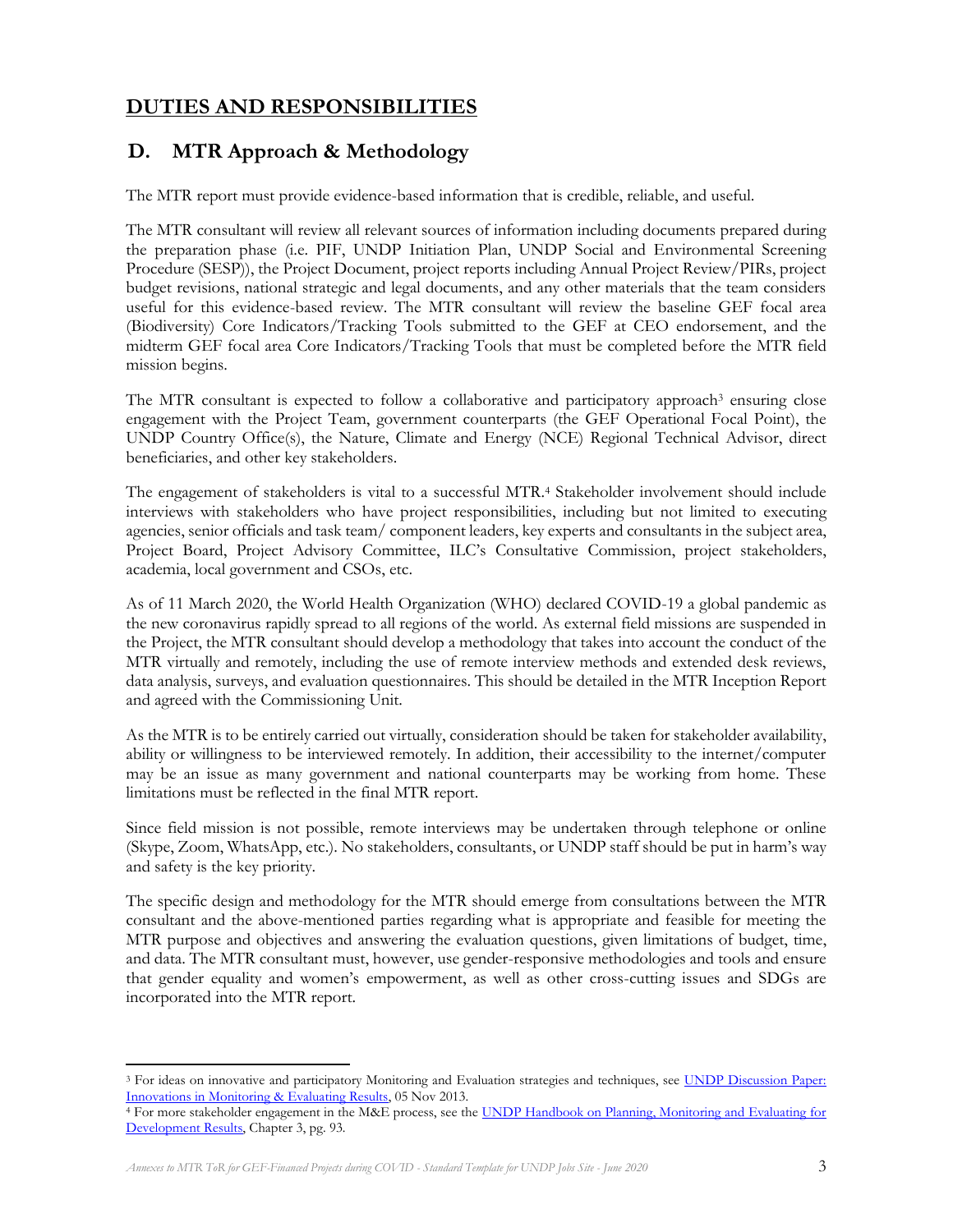The final methodological approach including remote interview schedule and data to be used in the MTR should be clearly outlined in the Inception Report and be fully discussed and agreed upon between UNDP, stakeholders, and the MTR consultant.

The final MTR report must describe the full MTR approach taken and the rationale for the approach making explicit the underlying assumptions, challenges, strengths, and weaknesses about the methods and approach of the review.

# **E. Detailed Scope of the MTR**

The MTR consultant will assess the following four categories of project progress. See the *Guidance For Conducting Midterm Reviews of UNDP-Supported, GEF-Financed Projects* for extended descriptions.

## **1. Project Strategy**

#### Project Design:

- Review the problem addressed by the project and the underlying assumptions. Review the effect of any incorrect assumptions or changes to the context to achieving the project results as outlined in the Project Document.
- Review the relevance of the project strategy and assess whether it provides the most effective route towards expected/intended results. Were lessons from other relevant projects properly incorporated into the project design?
- Review how the project addresses country priorities. Review country ownership. Was the project concept in line with the national sector development priorities and plans of the country (or of participating countries in the case of multi-country projects)?
- Review decision-making processes: were perspectives of those who would be affected by project decisions, those who could affect the outcomes, and those who could contribute information or other resources to the process, taken into account during project design processes?
- Review the extent to which relevant gender issues were raised in the project design. See Annex 9 of *Guidance For Conducting Midterm Reviews of UNDP-Supported, GEF-Financed Projects* for further guidelines.
	- o Were relevant gender issues (e.g. the impact of the project on gender equality in the program country, involvement of women's groups, engaging women in project activities) raised in the Project Document?
- If there are major areas of concern, recommend areas for

## Results Framework/Logframe:

- Undertake a critical analysis of the project's logframe indicators and targets, assess how "SMART" the midterm and end-of-project targets are (Specific, Measurable, Attainable, Relevant, Timebound), and suggest specific amendments/revisions to the targets and indicators as necessary.
- Are the project's objectives and outcomes or components clear, practical, and feasible within its time frame?
- Examine if progress so far has led to, or could in the future catalyse beneficial development effects (i.e. income generation, gender equality and women's empowerment, improved governance etc...) that should be included in the project results framework and monitored on an annual basis.
- Ensure broader development and gender aspects of the project are being monitored effectively. Develop and recommend SMART 'development' indicators, including sex-disaggregated indicators and indicators that capture development benefits.

## **2. Progress Towards Results**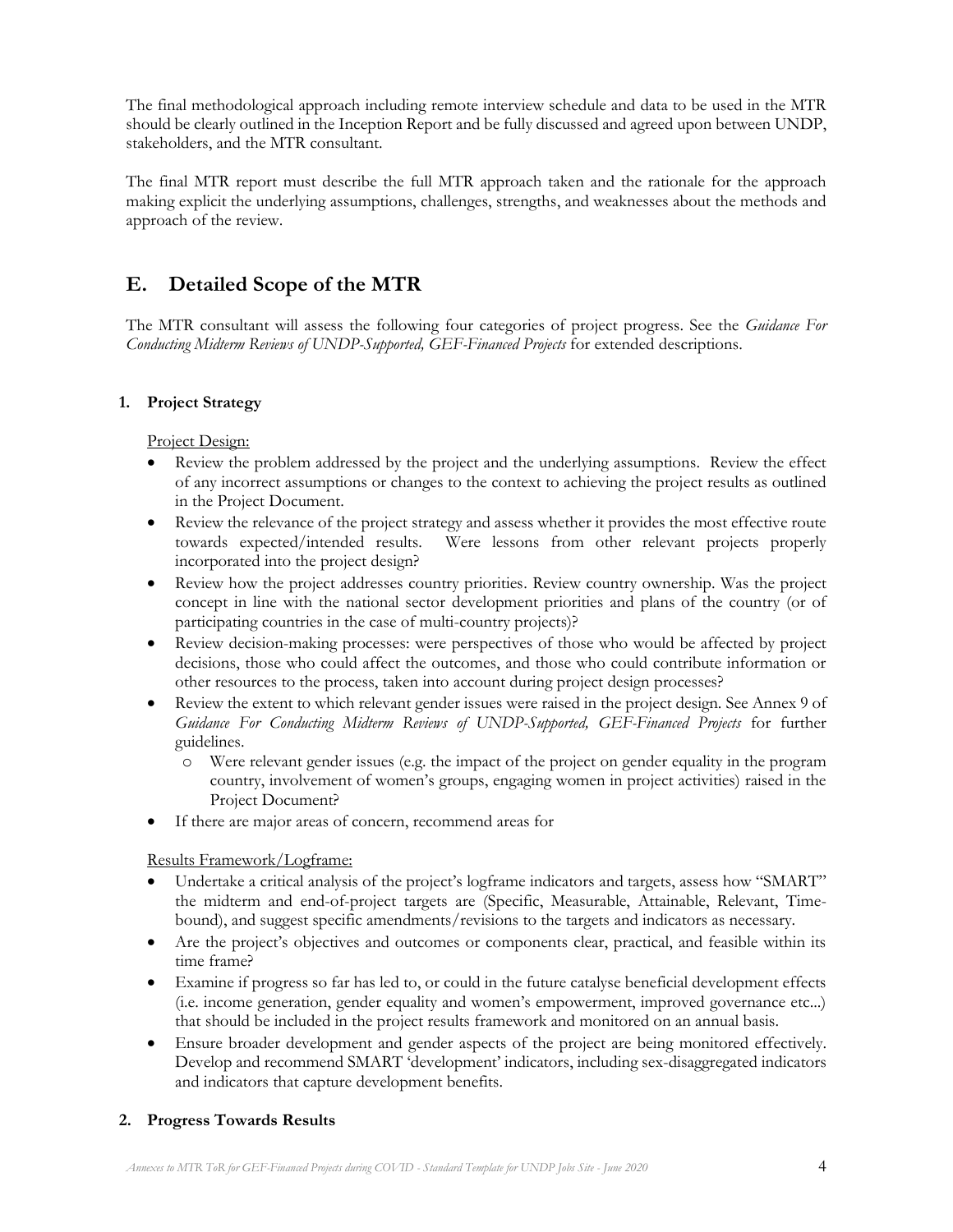- Review the logframe indicators against progress made towards the end-of-project targets; populate the Progress Towards Results Matrix, as described in the *Guidance For Conducting Midterm Reviews of UNDP-Supported, GEF-Financed Projects*; color code progress in a "traffic light system" based on the level of progress achieved; assign a rating on progress for the project objective and each outcome; make recommendations from the areas marked as "not on target to be achieved" (red).
- Compare and analyze the GEF Tracking Tool/Core Indicators at the Baseline with the one completed right before the Midterm Review.
- Identify remaining barriers to achieving the project objective in the remainder of the project.
- By reviewing the aspects of the project that have already been successful, identify ways in which the project can further expand these benefits.

### **3. Project Implementation and Adaptive Management**

#### Management Arrangements

- Review overall effectiveness of project management as outlined in the Project Document. Have changes been made and are they effective? Are responsibilities and reporting lines clear? Is decision-making transparent and undertaken in a timely manner? Recommend areas for improvement.
- Review the quality of execution of the Executing Agency/Implementing Partner(s) and recommend areas for improvement.
- Review the quality of support provided by the GEF Partner Agency (UNDP) and recommend areas for improvement.
- Do the Executing Agency/Implementing Partner and/or UNDP and other partners have the capacity to deliver benefits to or involve women? If yes, how?
- What is the gender balance of project staff? What steps have been taken to ensure gender balance in project staff?
- What is the gender balance of the Project Board? What steps have been taken to ensure gender balance in the Project Board?

#### Work Planning

- Review any delays in project start-up and implementation, identify the causes and examine if they have been resolved, including COVID-19 pandemic-related challenges and delays.
- Are work-planning processes results-based? If not, suggest ways to re-orientate work planning to focus on results?
- Examine the use of the project's results framework/ logframe as a management tool and review any changes made to it since the project start.

#### Finance and co-finance

- Consider the financial management of the project, with specific reference to the cost-effectiveness of interventions.
- Review the changes to fund allocations as a result of budget revisions and assess the appropriateness and relevance of such revisions.
- Does the project have the appropriate financial controls, including reporting and planning, that allow management to make informed decisions regarding the budget and allow for timely flow of funds?
- Informed by the co-financing monitoring table to be filled out by the Commissioning Unit and project team, provide commentary on co-financing: is co-financing being used strategically to help the objectives of the project? Is the Project Team meeting with all co-financing partners regularly in order to align financing priorities and annual work plans?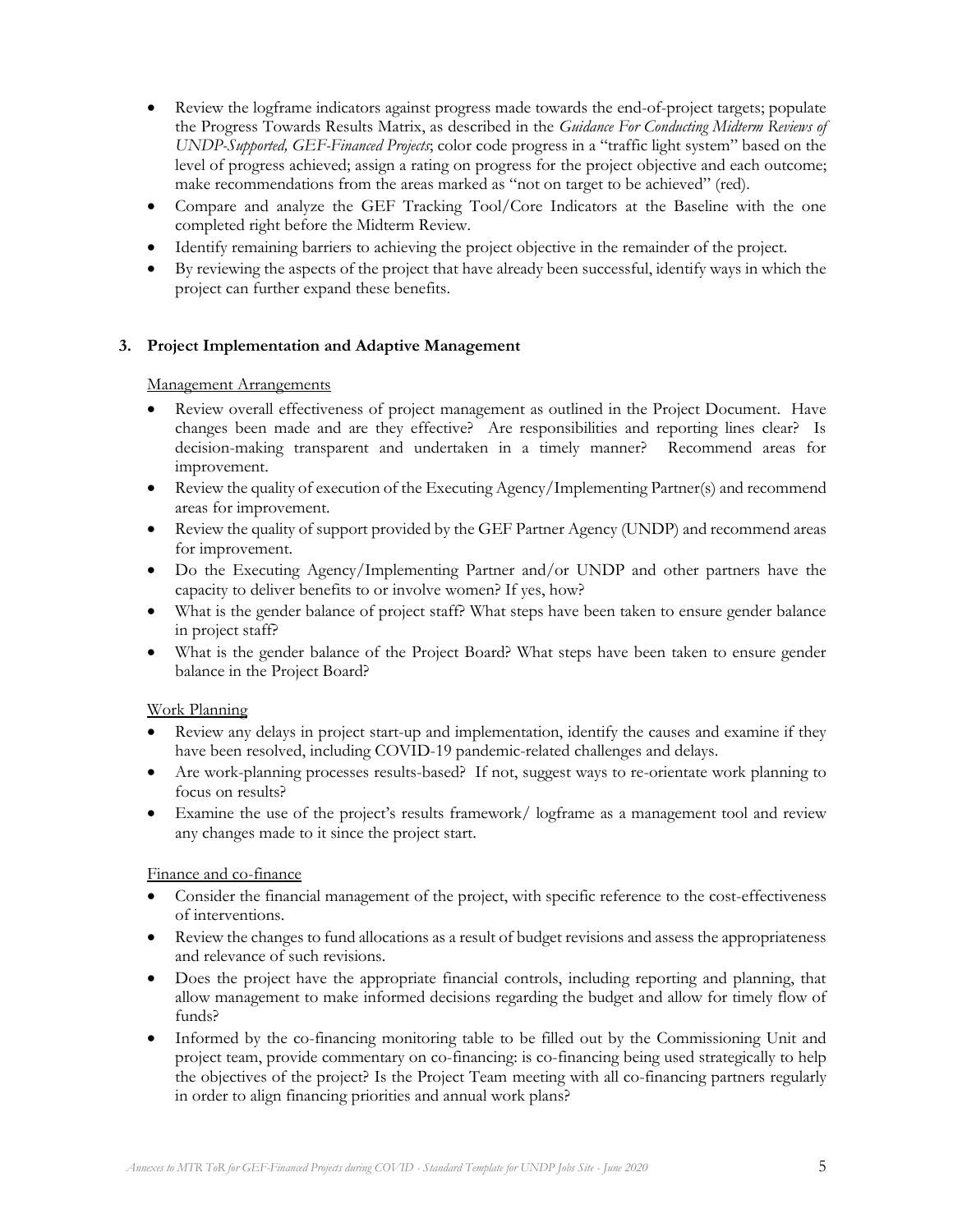| Sources of<br>$Co-$<br>financing | Name of Co-<br>financer | Type of Co-<br>financing | Co-financing<br>amount<br>confirmed at<br><b>CEO</b><br>Endorsement<br>(US\$) | Actual<br>Amount<br>Contributed at<br>the stage of<br>Midterm<br><b>Review (US\$)</b> | Actual % of<br><b>Expected</b><br>Amount |
|----------------------------------|-------------------------|--------------------------|-------------------------------------------------------------------------------|---------------------------------------------------------------------------------------|------------------------------------------|
|                                  |                         |                          |                                                                               |                                                                                       |                                          |
|                                  |                         |                          |                                                                               |                                                                                       |                                          |
|                                  |                         |                          |                                                                               |                                                                                       |                                          |
|                                  |                         |                          |                                                                               |                                                                                       |                                          |
|                                  |                         | <b>TOTAL</b>             |                                                                               |                                                                                       |                                          |

• Include the separate GEF Co-Financing template (filled out by the Commissioning Unit and project team) which categorizes co-financing amounts by source as 'investment mobilized' or 'recurrent expenditures'. (This template will be annexed as a separate file.

#### Project-level monitoring and evaluation systems

- Review the monitoring tools currently being used: Do they provide the necessary information? Do they involve key partners? Are they aligned or mainstreamed with national systems? Do they use existing information? Are they efficient? Are they cost-effective? Are additional tools required? How could they be made more participatory and inclusive?
- Examine the financial management of the project monitoring and evaluation budget. Are sufficient resources being allocated to monitoring and evaluation? Are these resources being allocated effectively?
- Review the extent to which relevant gender issues were incorporated in monitoring systems. See Annex 9 of *Guidance For Conducting Midterm Reviews of UNDP-Supported, GEF-Financed Projects* for further guidelines.

#### Stakeholder Engagement

- Project management: Has the project developed and leveraged the necessary and appropriate partnerships with direct and tangential stakeholders?
- Participation and country-driven processes: Do local and national government stakeholders support the objectives of the project? Do they continue to have an active role in project decisionmaking that supports efficient and effective project implementation?
- Participation and public awareness: To what extent has stakeholder involvement and public awareness contributed to the progress towards the achievement of project objectives?
- How does the project engage women and girls? Is the project likely to have the same positive and/or negative effects on women and men, girls and boys? Identify, if possible, legal, cultural, or religious constraints on women's participation in the project, including Covid-19 pandemic-related constraints. What can the project do to enhance its gender benefits?

Social and Environmental Standards (Safeguards)

- Validate the risks identified in the project's most current SESP, and those risks' ratings; are any revisions needed?
- Summarize and assess the revisions made since CEO Endorsement/Approval (if any) to:
	- o The project's overall safeguards risk categorization.
	- o The identified types of risks<sup>5</sup> (in the SESP).

*Annexes to MTR ToR for GEF-Financed Projects during COVID - Standard Template for UNDP Jobs Site - June 2020* 6

<sup>&</sup>lt;sup>5</sup> Risks are to be labeled with both the UNDP SES Principles and Standards, and the GEF's "types of risks and potential impacts": Climate Change and Disaster; Disadvantaged or Vulnerable Individuals or Groups; Disability Inclusion; Adverse Gender-Related impact, including Gender-based Violence and Sexual Exploitation; Biodiversity Conservation and the Sustainable Management of Living Natural Resources; Restrictions on Land Use and Involuntary Resettlement; Indigenous Peoples; Cultural Heritage; Resource Efficiency and Pollution Prevention; Labor and Working Conditions; Community Health, Safety and Security.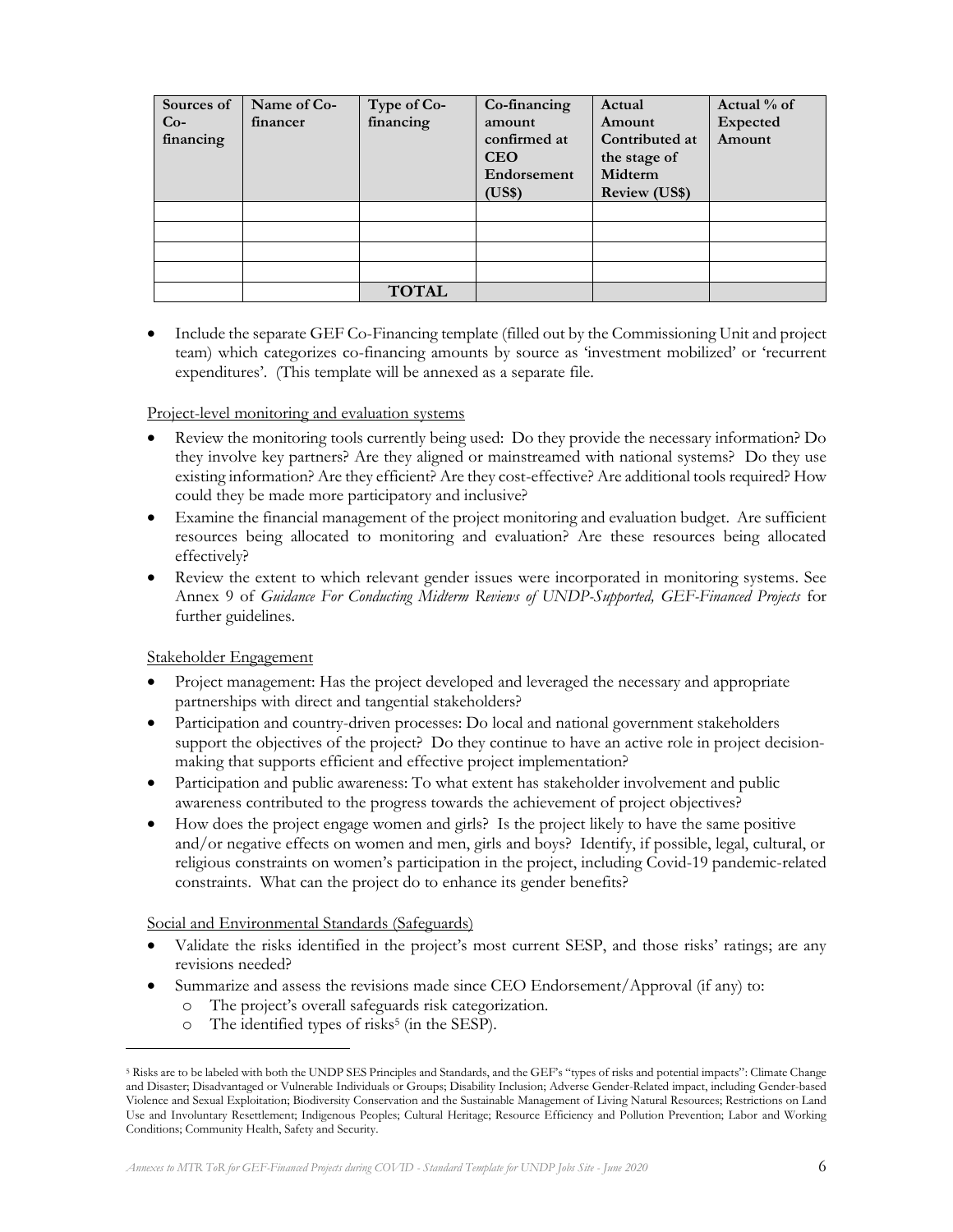o The individual risk ratings (in the SESP) .

• Describe and assess progress made in the implementation of the project's social and environmental management measures as outlined in the SESP submitted at CEO Endorsement/Approval (and prepared during implementation, if any), including any revisions to those measures. Such management measures might include Environmental and Social Management Plans (ESMPs) or other management plans, though can also include aspects of a project's design; refer to Question 6 in the SESP template for a summary of the identified management measures.

A given project should be assessed against the version of UNDP's safeguards policy that was in effect at the time of the project's approval.

### Reporting

- Assess how adaptive management changes have been reported by the project management and shared with the Project Board.
- Assess how well the Project Team and partners undertake and fulfill GEF reporting requirements (i.e. how have they addressed poorly-rated PIRs, if applicable?)
- Assess how lessons derived from the adaptive management process have been documented, shared with key partners, and internalized by partners.

Communications & Knowledge Management

- Review internal project communication with stakeholders: Is communication regular and effective? Are there key stakeholders left out of communication? Are there feedback mechanisms when communication is received? Does this communication with stakeholders contribute to their awareness of project outcomes and activities and investment in the sustainability of project results?
- Review external project communication: Are proper means of communication established or being established to express the project progress and intended impact to the public (is there a web presence, for example? Or did the project implement appropriate outreach and public awareness campaigns?)
- For reporting purposes, write one half-page paragraph that summarizes the project's progress towards results in terms of contribution to sustainable development benefits, as well as global environmental benefits.
- List knowledge activities/products developed (based on knowledge management approach approved at CEO Endorsement/Approval).

#### **4. Sustainability**

- Validate whether the risks identified in the Project Document, Annual Project Review/PIRs, and the ATLAS Risk Register are the most important and whether the risk ratings applied are appropriate and up to date. If not, explain why.
- In addition, assess the following risks to sustainability:

Financial risks to sustainability:

What is the likelihood of financial and economic resources not being available once the GEF assistance ends (consider potential resources can be from multiple sources, such as the public and private sectors, income-generating activities, and other funding that will be adequate financial resources for sustaining project's outcomes)?

#### Socio-economic risks to sustainability:

Are there any social or political risks that may jeopardize the sustainability of project outcomes? What is the risk that the level of stakeholder ownership (including ownership by governments and other key stakeholders) will be insufficient to allow for the project outcomes/benefits to be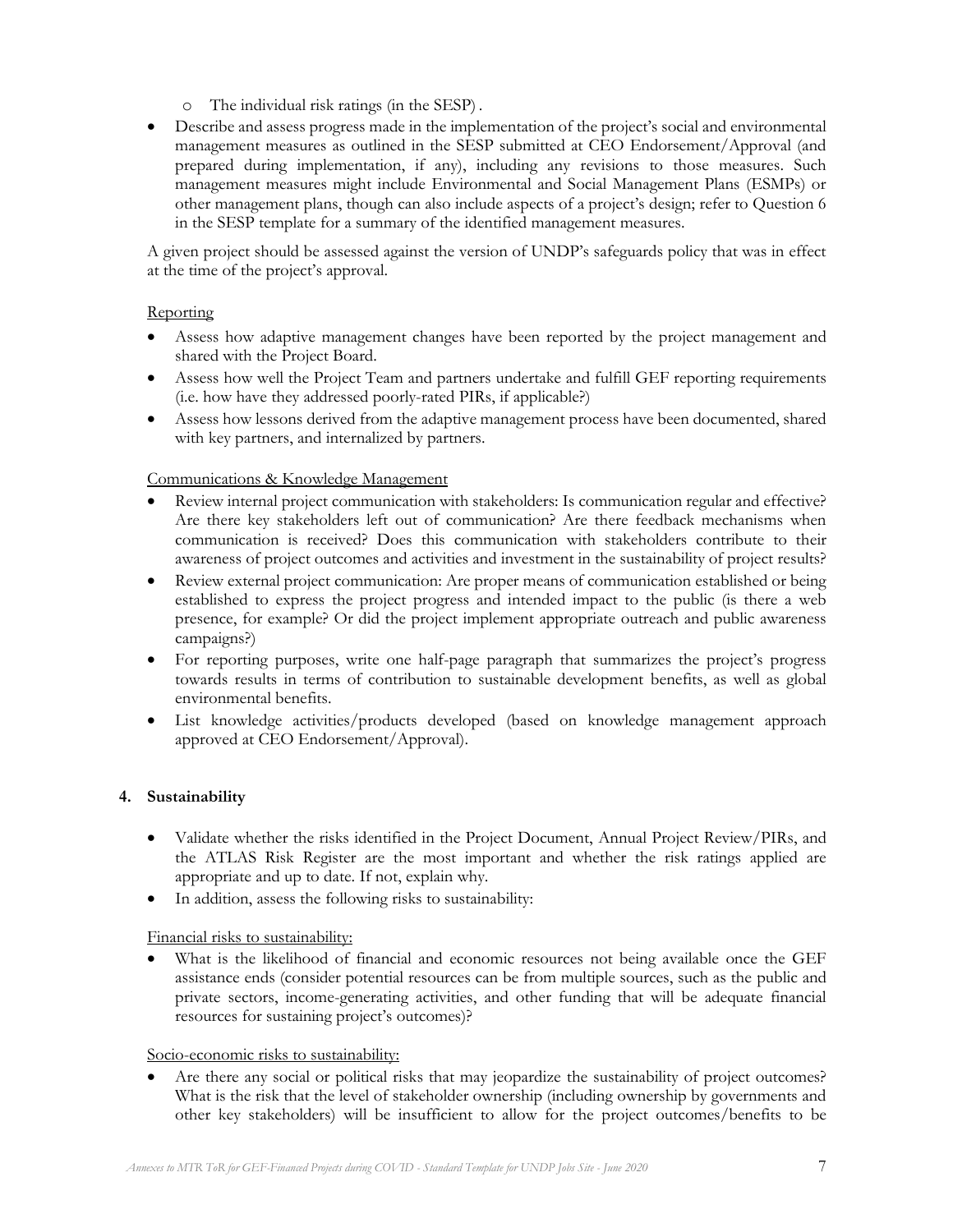sustained? Do the various key stakeholders see that it is in their interest that the project benefits continue to flow? Is there sufficient public/stakeholder awareness in support of the long-term objectives of the project? Are lessons learned being documented by the Project Team on a continual basis and shared/ transferred to appropriate parties who could learn from the project and potentially replicate and/or scale it in the future?

Institutional Framework and Governance risks to sustainability:

• Do the legal frameworks, policies, governance structures, and processes pose risks that may jeopardize the sustenance of project benefits? While assessing this parameter, also consider if the required systems/ mechanisms for accountability, transparency and technical knowledge transfer are in place.

Environmental risks to sustainability:

• Are there any environmental risks that may jeopardize the sustenance of project outcomes?

#### **Conclusions & Recommendations**

The MTR consultant/team will include a section in the MTR report for evidence-based **conclusions**, in light of the findings.

Additionally, the MTR consultant/team is expected to make **recommendations** to the Project Team. Recommendations should be succinct suggestions for critical intervention that are specific, measurable, achievable, and relevant. A recommendation table should be put in the report's executive summary. The MTR consultant/team should make no more than 15 recommendations total.

#### **Ratings**

The MTR consultant will include its ratings of the project's results and brief descriptions of the associated achievements in a *MTR Ratings & Achievement Summary Table* in the Executive Summary of the MTR report. See the TOR Annexes for the Rating Table and rating scales.

## **F. Expected Outputs and Deliverables**

The MTR consultant shall prepare and submit:

| # | Deliverable                    | Description                                                                          | <b>Responsibilities</b>                                                                                                                                    | <b>Expected due</b><br>date          |
|---|--------------------------------|--------------------------------------------------------------------------------------|------------------------------------------------------------------------------------------------------------------------------------------------------------|--------------------------------------|
| 1 | <b>MTR</b> Inception<br>Report | consultant clarifies<br>MTR<br>objectives and methods of<br>Midterm Review           | MTR consultant submits to the<br>Commissioning Unit and<br>project management                                                                              | October 5 <sup>th</sup> , 2021.      |
| 2 | Presentation                   | Initial Findings                                                                     | MTR Consultant presents to<br>project management and the<br>Commissioning Unit at the end<br>of MTR mission<br>(virtual/remote meetings and<br>interviews) | October 21 <sup>st</sup> , 2021.     |
| 3 | Draft Final<br>Report          | Full report (using guidelines<br>on the content outlined in<br>Annex B) with annexes | Sent to the Commissioning<br>Unit, reviewed by RTA, Project<br>Coordinating Unit, GEF OFP                                                                  | November<br>1 <sup>st</sup><br>2021. |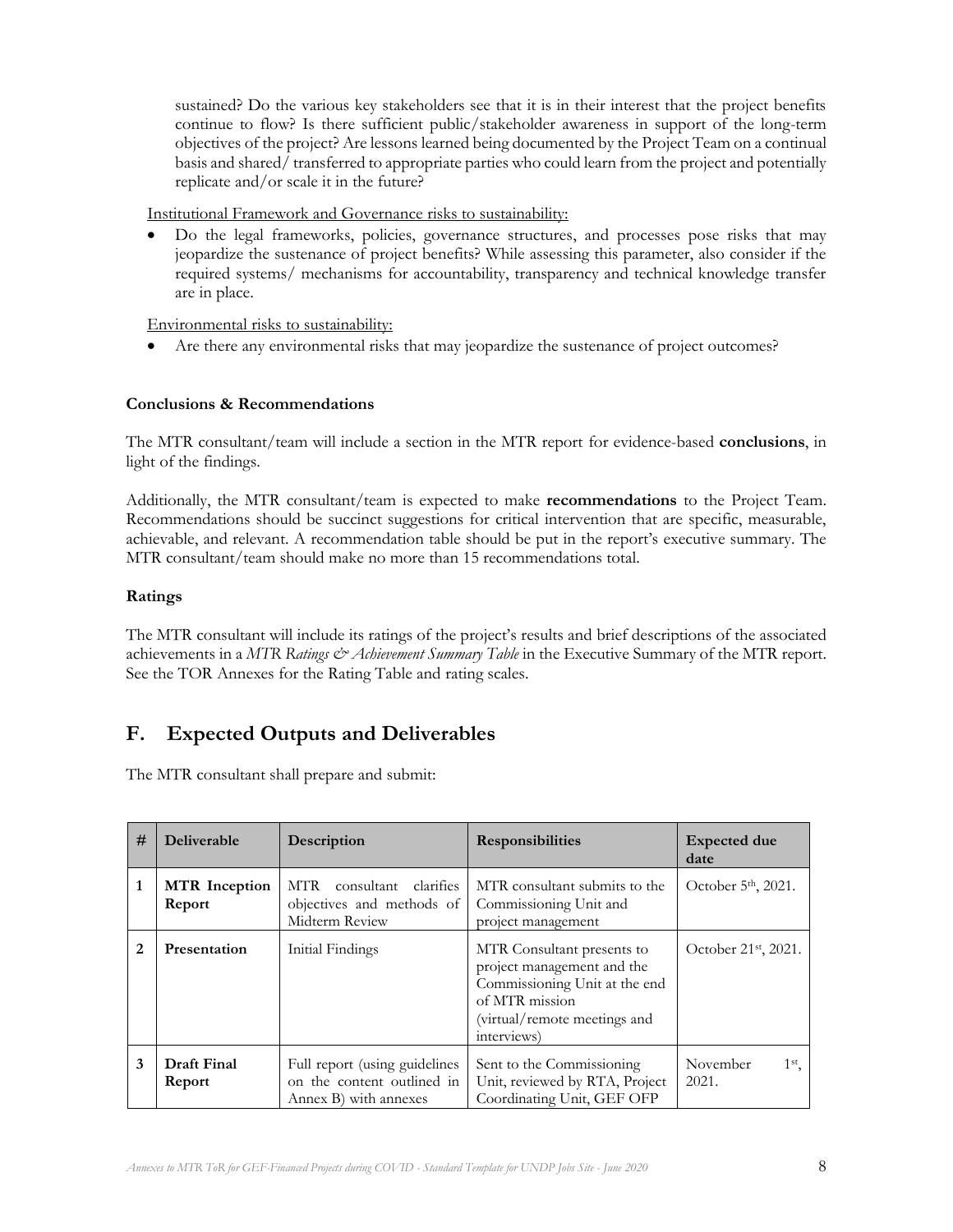| # | <b>Deliverable</b> | Description                                                                                                                                   | <b>Responsibilities</b>           | <b>Expected due</b><br>date           |
|---|--------------------|-----------------------------------------------------------------------------------------------------------------------------------------------|-----------------------------------|---------------------------------------|
|   | Final Report*      | Revised report with audit<br>trail detailing how all<br>received comments have<br>(and have not) been<br>addressed in the final MTR<br>report | Sent to the Commissioning<br>Unit | 23 <sup>rd</sup><br>November<br>2021. |

\*The final MTR report must be in English. If applicable, the Commissioning Unit may choose to arrange for a translation of the report into a language more widely shared by national stakeholders.

## **G. Institutional Arrangements**

The principal responsibility for managing this MTR resides with the Commissioning Unit. The Commissioning Unit for this project's MTR is Country Office in Brazil.

The Commissioning Unit and the Project Team will provide support to the operationalization of virtual/remote meetings and will provide the MRT consultant with an updated list of interested parties with contact details (phone and email), in addition to providing all online documentation for the MRT consultant.

## **H. Duration of the Work**

The total duration of the MTR will be approximately *47 working days* over a period of *9 weeks* starting *September 20th, 2021,* and shall not exceed five months from when the consultant(s) are hired. The tentative MTR timeframe is as follows:

- *(August 15th, 2021):* Application closes
- *(September 17th, 2021):* Selection of MTR consultant
- *(September 20th, 2021):* Prep the MTR consultant (handover of project documents)
- *(September 30th, 2021):* Document review and preparing MTR Inception Report
- *(October 4th, 2021):* Finalization and Validation of MTR Inception Report- latest start of MTR mission
- *(October 5th , 2021 to October 18th, 2021):* MTR mission: stakeholder virtual meetings and interviews
- *(October 21st, 2021):* Mission wrap-up virtual meeting & presentation of initial findings- earliest end of MTR mission
- *(November 1st, 2021):* Preparation of MRT draft report
- *(November 1st, 2021):* Circulation of MRT draft report for comments
- *(November 18th, 2021):* Incorporation of comments on MRT draft report into Audit Trail /Finalization of MTR report
- *November 23rd, 2021):* Circulation of final MRT report and approval
- *(November 30th , 2021):* Preparation & Issue of Management Response
- *(December 7th, 2021): Expected* date of full MTR completion.

The date start of the contract is *September 20th, 2021*.

# **I. Duty Station**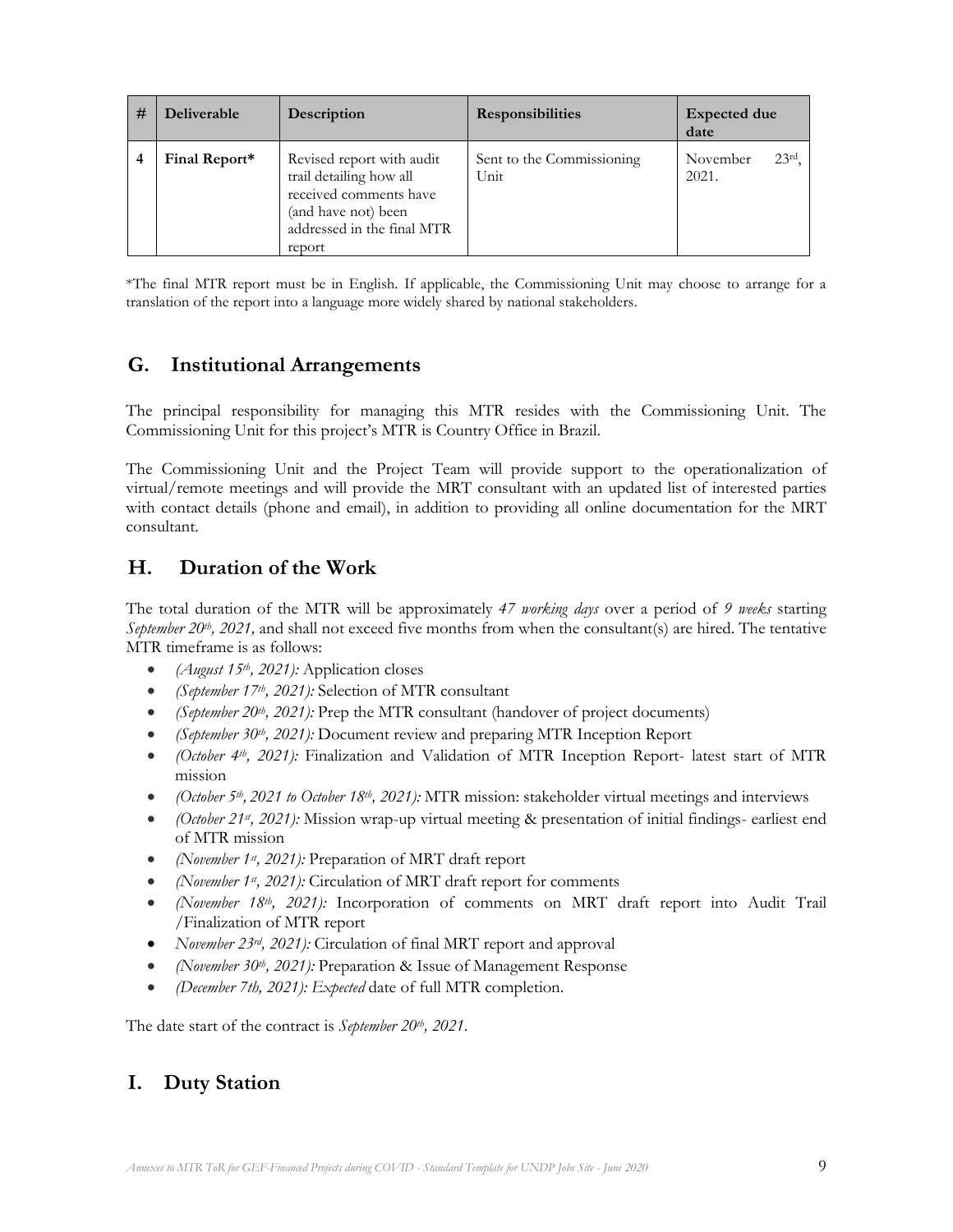The MTR Consultant will work home-based, with the remote support of the Project's Team, who will provide support in the agendas and interviews with stakeholders.

## **REQUIRED SKILLS AND EXPERIENCE**

## **J. Qualifications of the Successful Applicants**

The international consultant will conduct the MTR with experience and exposure to projects and evaluations in other regions globally. The consultant cannot has participated in the project preparation, formulation, and/or implementation (including the writing of the Project Document) and should not has a conflict of interest with the project's related activities.

The consultant must complain with the following:

Mandatory criteria:

- Minimum 10 years of relevant professional experience in related areas of the TORs;
- Previous experience with results-based monitoring and evaluation methodologies;
- Technical knowledge in the targeted focal area(s);
- Fluency in English with excellent writing skills;
- Fluency in Spanish.

Qualifying criteria:

- Post-Graduate in related areas of the TORs;
- Project evaluation/review experiences within the United Nations system;
- Experience of working on GEF evaluations, preferably with Biodiversity;
- Work experience in evaluations with traditional peoples and communities;
- Experience working in Latin America;
- Experience working in Brazil;
- Fluency in Portuguese.

## **K. Ethics**

The MTR consultant will be held to the highest ethical standards and is required to sign a code of conduct upon acceptance of the assignment. This MTR will be conducted in accordance with the principles outlined in the UNEG 'Ethical Guidelines for Evaluation'. The MTR consultant must safeguard the rights and confidentiality of information providers, interviewees, and stakeholders through measures to ensure compliance with legal and other relevant codes governing collection of data and reporting on data. The MTR consultant must also ensure security of collected information before and after the MTR and protocols to ensure anonymity and confidentiality of sources of information where that is expected. The information, knowledge, and data gathered in the MTR process must also be solely used for the MTR and not for other uses without the express authorization of UNDP and partners.

## **L. Schedule of Payments**

- 20% payment upon satisfactory delivery of the final MTR Inception Report and approval by the Commissioning Unit
- 40% payment upon satisfactory delivery of the draft MTR report to the Commissioning Unit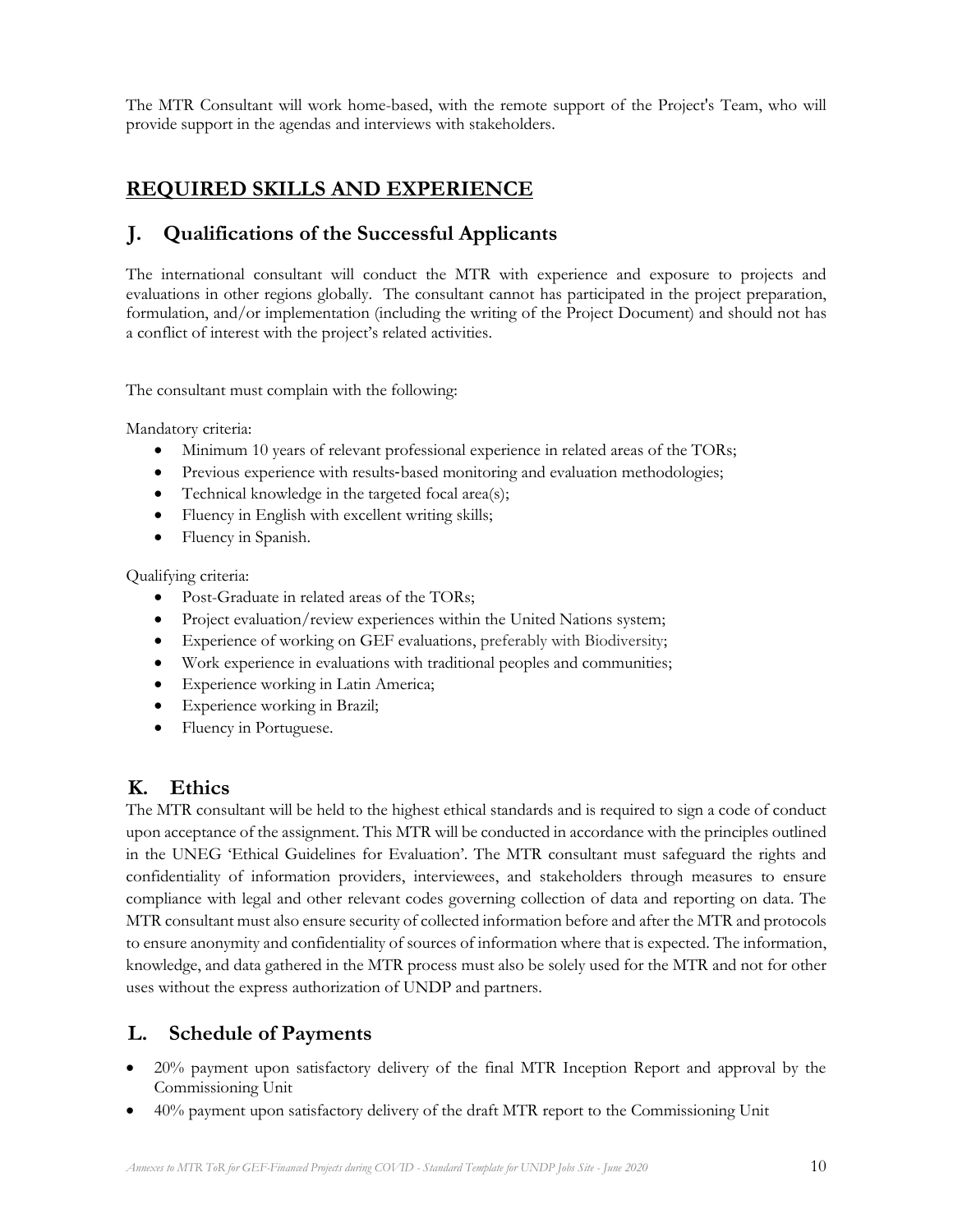• 40% payment upon satisfactory delivery of the final MTR report and approval by the Commissioning Unit and RTA (via signatures on the MTR Report Clearance Form) and delivery of completed MTR Audit Trail

Criteria for issuing the final payment of 40%

- The final MTR report includes all requirements outlined in the MTR TOR and is in accordance with the MTR guidance.
- The final MTR report is clearly written, logically organized, and is specific for this project (i.e. text has not been cut & pasted from other MTR reports).
- The Audit Trail includes responses to and justification for each comment listed.

In line with the UNDP's financial regulations, when determined by the Commissioning Unit and/or the consultant that a deliverable or service cannot be satisfactorily completed due to the impact of COVID-19 and limitations to the MTR, that deliverable or service will not be paid.

Due to the current COVID-19 situation and its implications, a partial payment may be considered if the consultant invested time towards the deliverable but was unable to complete to circumstances beyond his/her control.

## **APPLICATION PROCESS**

## **M. Presentation of Offer**

- a) **Letter of Confirmation of Interest and Availability** using the [template](https://intranet.undp.org/unit/bom/pso/Support%20documents%20on%20IC%20Guidelines/Template%20for%20Confirmation%20of%20Interest%20and%20Submission%20of%20Financial%20Proposal.docx) provided by UNDP;
- b) **CV** (use **Personal History Form** [P11 form\)](http://www.undp.org/content/dam/undp/library/corporate/Careers/P11_Personal_history_form.doc);
- c) **Brief description of approach to work/technical proposal** of why the individual considers him/herself as the most suitable for the assignment, and a proposed methodology on how they will approach and complete the assignment; (max 1 page)
- d) **Financial Proposal** that indicates the total cost of the assignment (in US Dollars), as per template attached to the *Letter of Confirmation of Interest template*. If an applicant is employed by an organization/company/institution, and he/she expects his/her employer to charge a management fee in the process of releasing him/her to UNDP under Reimbursable Loan Agreement (RLA), the applicant must indicate at this point, and ensure that all such costs are duly incorporated in the financial proposal submitted to UNDP.

The CV (P11 Form) and the Financial Proposal **must be submitted in separate files**. Noncompliance with this provision will cause the application to be disregarded.

UNDP applies a fair and transparent selection process that will take into account the competencies/skills of the applicants as well as their financial proposals. Qualified women and members of social minorities are encouraged to apply.

The evaluator selected should not have participated in the project preparation and/or implementation and should not have a conflict of interest with project-related activities.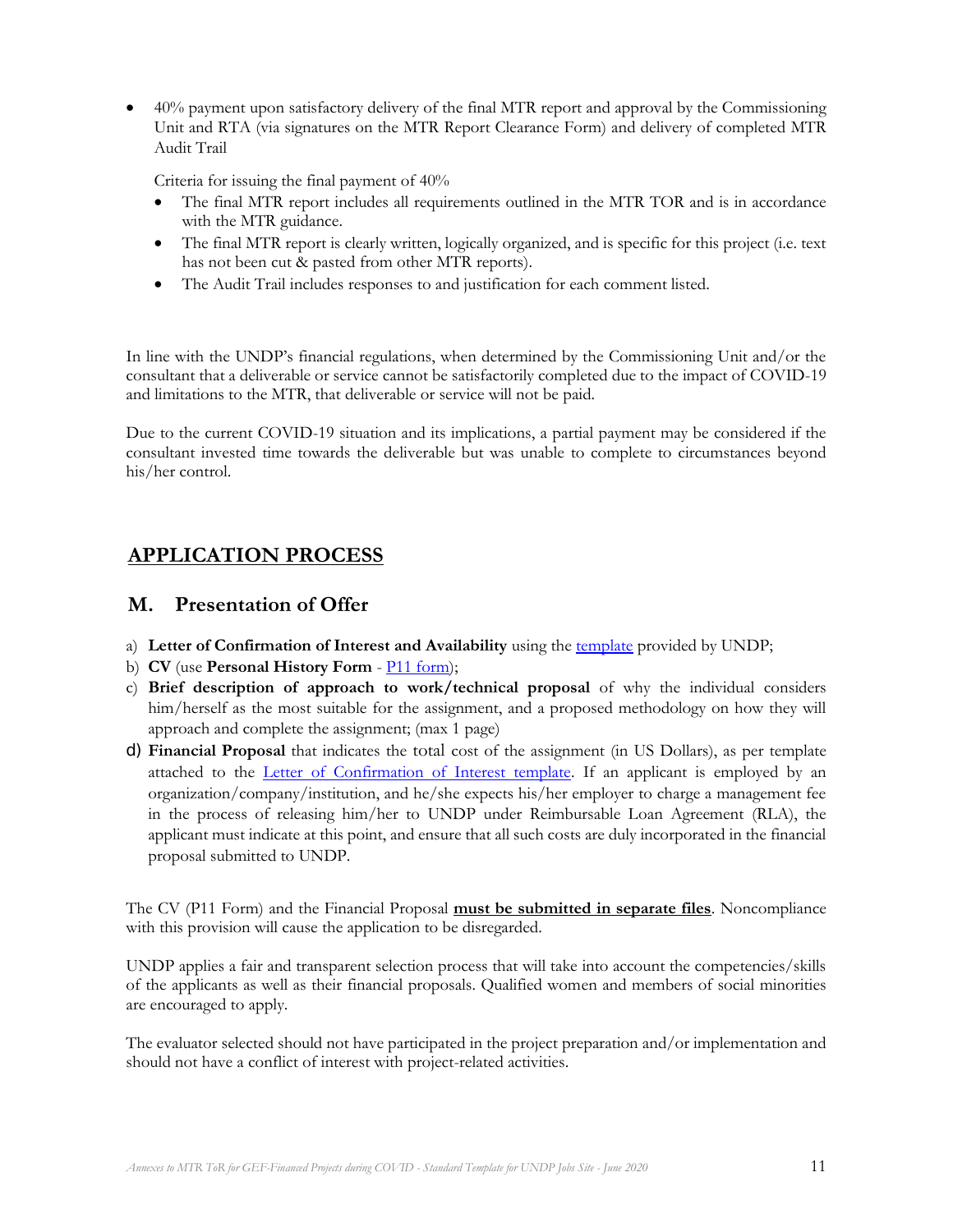All application materials should be submitted by email at the following address ONLY: (**fill email**) indicating the following subject "Consultant for *Phytotherapic Project* Midterm Review" by **August 15th, <sup>2021</sup>**. Incomplete applications will be excluded from further consideration.

## **N. Evaluation Procedure**

The final criteria for this selection process will be **technical capacity** and **price**.

Individual consultants will be evaluated based on a cumulative analysis taking into consideration the combination of the applicants' qualifications and financial proposal. The award of the contract shall be made to the individual **consultant whose offer has been evaluated and determined as:**

## **CLASSIFICATION OF TECHNICAL QUALIFICATION (CV)**

The maximum score in TECHNICAL QUALIFICATION is 100 points.

Analysis of the CV regarding compliance with the mandatory requirements specified in these Terms of Reference. Candidates who do not meet the minimum mandatory criteria described herein will be disqualified at this stage.

About the Evaluation Committee: The Committee should be composed of at least 3 members who will assign individual evaluation grades. The candidate's final score will be the weighted average of the evaluators' individual scores.

The individual scores will be attributed according to the information presented by the candidate in the CV. Therefore, it is important that the candidate clearly indicates in his/her CV the required professional experience, both in the mandatory and qualifying criteria, so that the Evaluation Committee can make the appropriate analysis.

| <b>CRITERIA</b>                                                                                                                                                                | <b>SCORE</b> | <b>WEIGHT</b> | <b>SUBTOTAL</b> |
|--------------------------------------------------------------------------------------------------------------------------------------------------------------------------------|--------------|---------------|-----------------|
| Post-Graduate in related areas of the TOR                                                                                                                                      |              |               |                 |
| Doctorate: 03 points;<br>Master: 02 points;<br>Specialization: 01 points                                                                                                       | $0$ to $3$   | 1             | 3               |
| Experience                                                                                                                                                                     |              |               |                 |
| Project evaluation/review experiences within the<br>United<br>Nations system<br>05 years or more: 05 points;<br>Less than 05 years: 03 points;<br>Less than 02 years: 01 point | $0$ to $5$   | 3             | 15              |
| Experience of working on GEF evaluations, preferably with<br>Biodiversity<br>01 point per evaluation report                                                                    |              | 3             | 15              |
| Work experience in evaluations with traditional peoples and<br>communities<br>01 point per evaluation work experience                                                          | $0$ to 5     | 4             | 20              |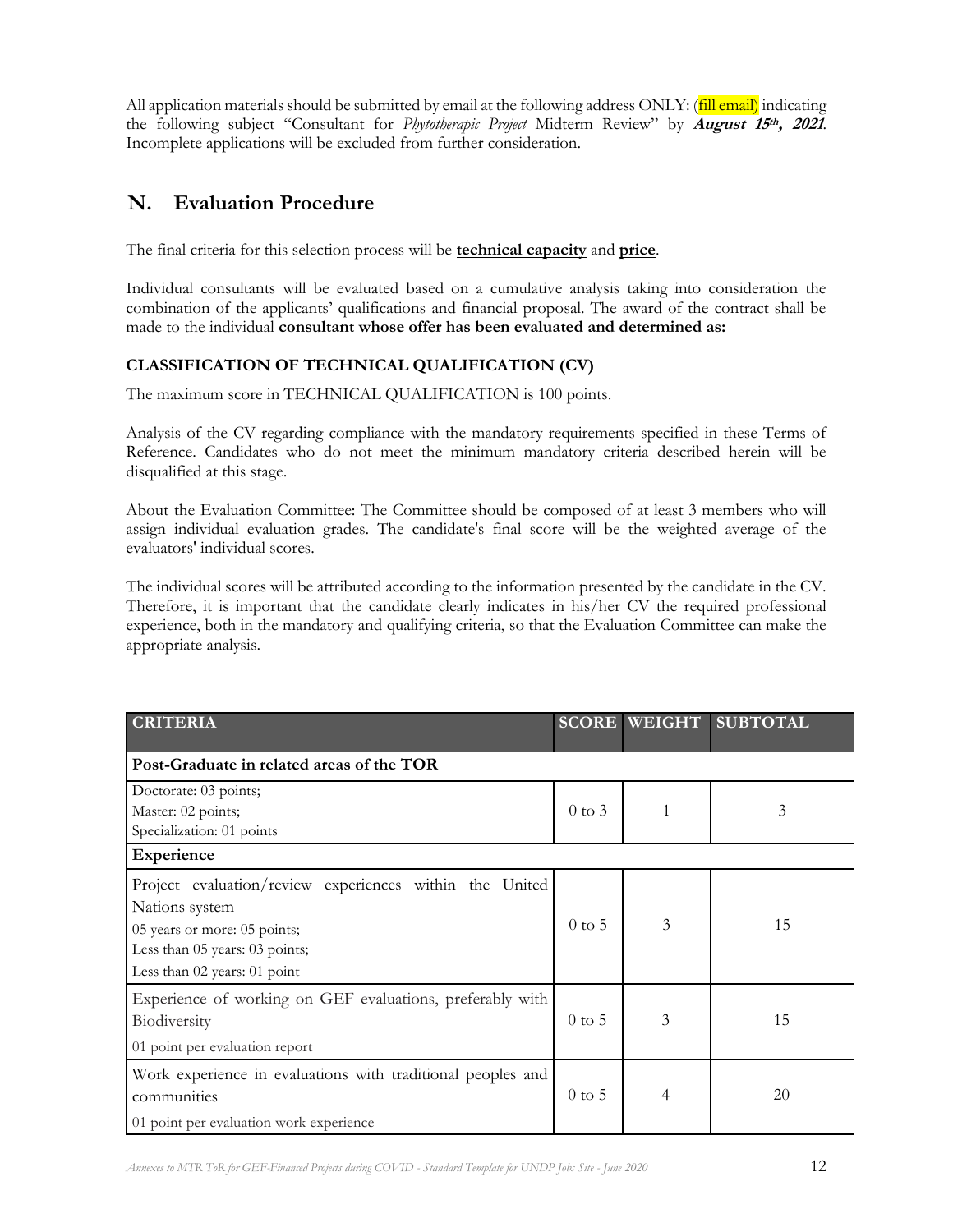| <b>CRITERIA</b>                                                          |                   |   | <b>SCORE WEIGHT SUBTOTAL</b> |
|--------------------------------------------------------------------------|-------------------|---|------------------------------|
| Experience working in Latin America<br>04 years or more: 05 points;      |                   |   |                              |
| Less than 04 years: 03 points;<br>Less than 2 years: 01 point            | $0 \text{ to } 5$ |   |                              |
| Experience working in Brazil<br>02 points per evaluation work experience |                   | 2 | 12                           |
| Total                                                                    |                   |   | 70                           |

Candidates who obtain a minimum score of 40 points in the curriculum analysis (Qualifying Criteria) will be interviewed.

Candidates will be evaluated individually by an examining board. The interview will last a maximum of 30 (thirty) minutes per candidate and will consist of oral questioning on themes and practical situations related to the professional exercise and will deal with technical knowledge covering related contents and specific knowledge contained in the terms of reference.

In the technical-situational evaluation, the following criteria will be considered.

| <b>CRITERIA</b>                                                                                                                  | <b>SCORE</b> | <b>WEIGHT</b> | <b>SUBTOTAL</b> |
|----------------------------------------------------------------------------------------------------------------------------------|--------------|---------------|-----------------|
| Interview                                                                                                                        |              |               |                 |
| Expertise in project evaluation methodologies and tools                                                                          | $0$ to 5     |               | 5               |
| Knowledge of GEF evaluations objectives, rules, and<br>procedures                                                                | $0$ to 5     | 2             | 10              |
| Understanding of issues related to biodiversity, especially in<br>regard to its sustainable use by local/traditional communities |              |               | 5               |
| Analytical and communication skills.                                                                                             |              |               | 5               |
| Fluence in Portuguese.                                                                                                           | $0$ to 5     |               | 5               |
| Total                                                                                                                            |              |               | 30              |

\* The score in the interview will be assessed in accordance to the following: 5 points – Excellent; 4 points – Very good; 3 points – Good; 2 points – Acceptable; 1 point – Inferior; 0 point - Insufficient

#### **CLASSIFICATION OF FINANCIAL PROPOSALS (PRICE) – FINAL**

Only the financial proposals (price) of candidates who attain **a final Score of 70 points or higher in the** 

**TECHNICAL CLASSIFICATION** will be taken into consideration.

The Final Score—FS—of the process will be reached by the sum of the **final Technical Score—TS multiplied by a factor of 0.70**, and the **Price Proposal score—PS—multiplied by a factor of 0.30**, i.e.:

 $FS = TS \times 0.70 + PS \times 0.30$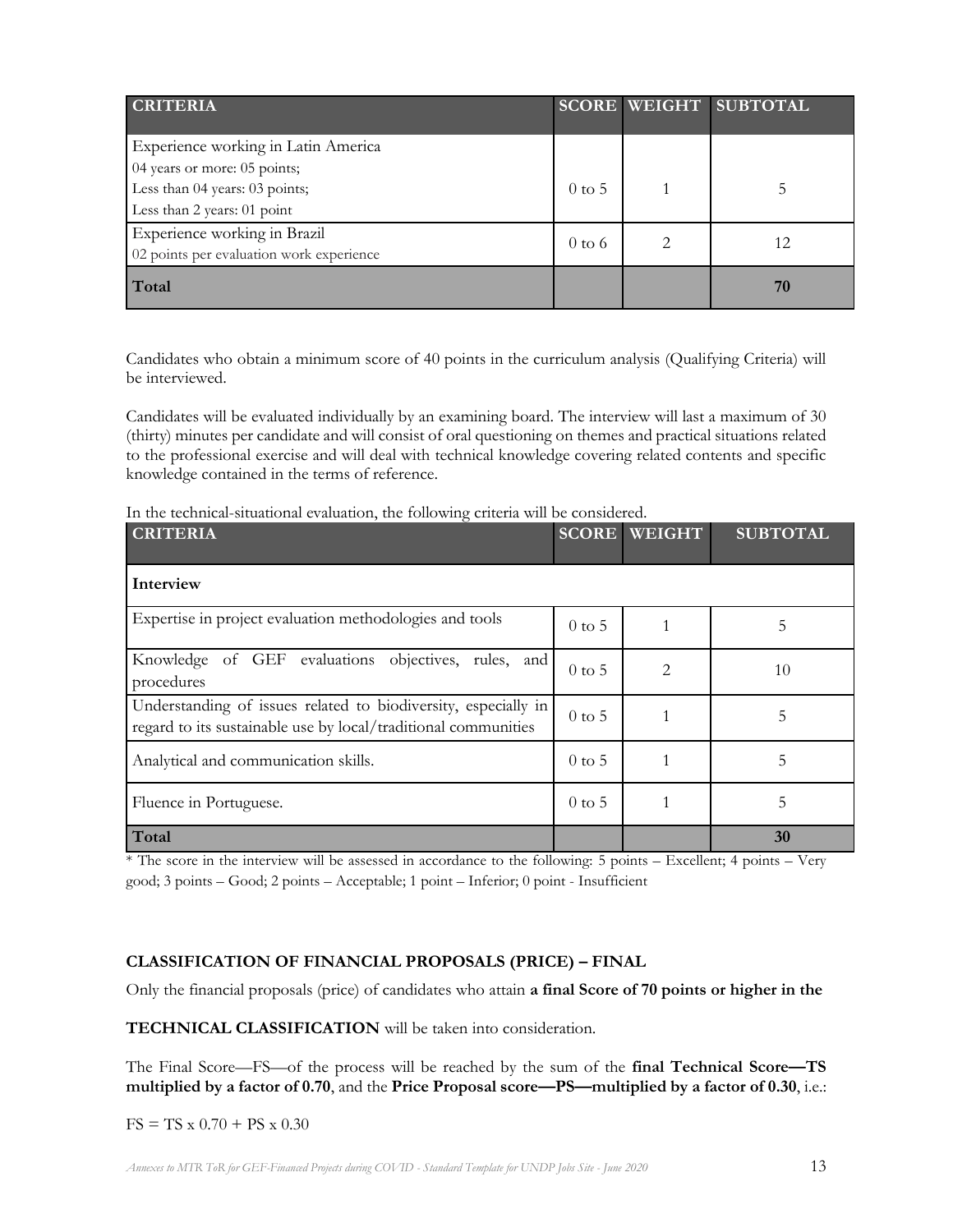The **PS** score will be calculated according to the following formula:

## **PS = 100 x LPP / Ppe**

Where: PS = score of the price proposal  $LPP =$  lowest price proposal  $Ppe = price$  price proposal under evaluation The lowest price proposal will score one hundred (100).

**The proposal achieving the highest final score will be selected.**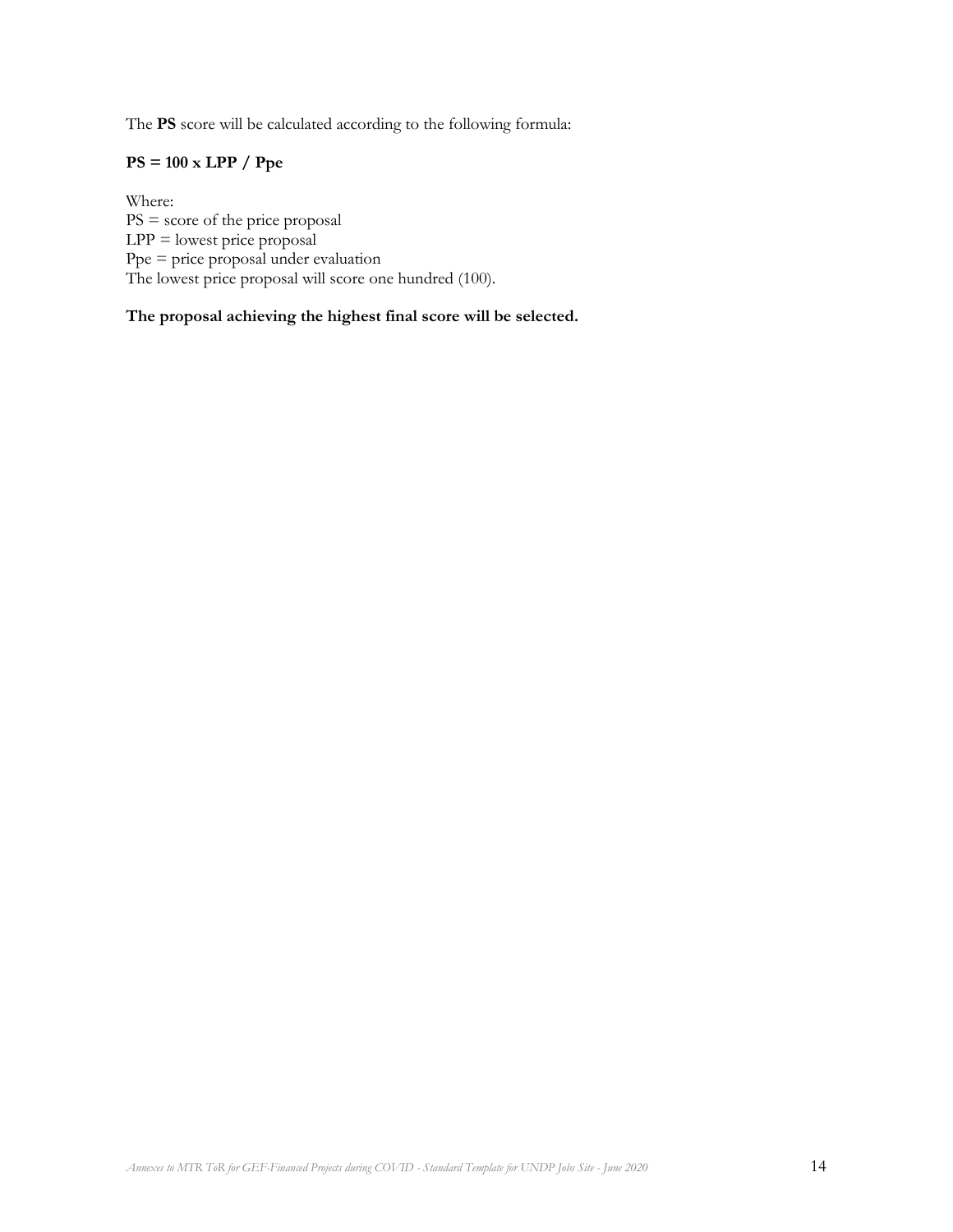### **ToR ANNEX A: List of Documents to be reviewed by the MTR consultant**

- 1. PIF
- 2. UNDP Initiation Plan
- 3. UNDP Project Document
- 4. UNDP Social and Environmental Screening Procedure (SESP)
- 5. Project Inception Report
- 6. All Project Implementation Reports (PIR's)
- 7. Quarterly progress reports and work plans of the various implementation task teams
- 8. Audit reports
- 9. Finalized GEF focal area Tracking Tools/Core Indicators at CEO endorsement and midterm (*Tracking Tool for GEF-6 Biodiversity Projects/ GEF 7 Core Indicator Worksheet*)
- 10. Oversight mission reports
- 11. All monitoring reports prepared by the project
- 12. Financial and Administration guidelines used by Project Team

The following documents will also be available:

- 13. Project operational guidelines, manuals, and systems
- 14. UNDP country/countries programme document(s)
- 15. Minutes of the *Sustainable, accessible and innovative use of biodiversity and associated traditional knowledge in promising phytotherapic value chains in Brazil* Board Meetings and other meetings (i.e. Project Appraisal Committee meetings)
- 16. Project site location maps
- 17. Any additional documents, as relevant.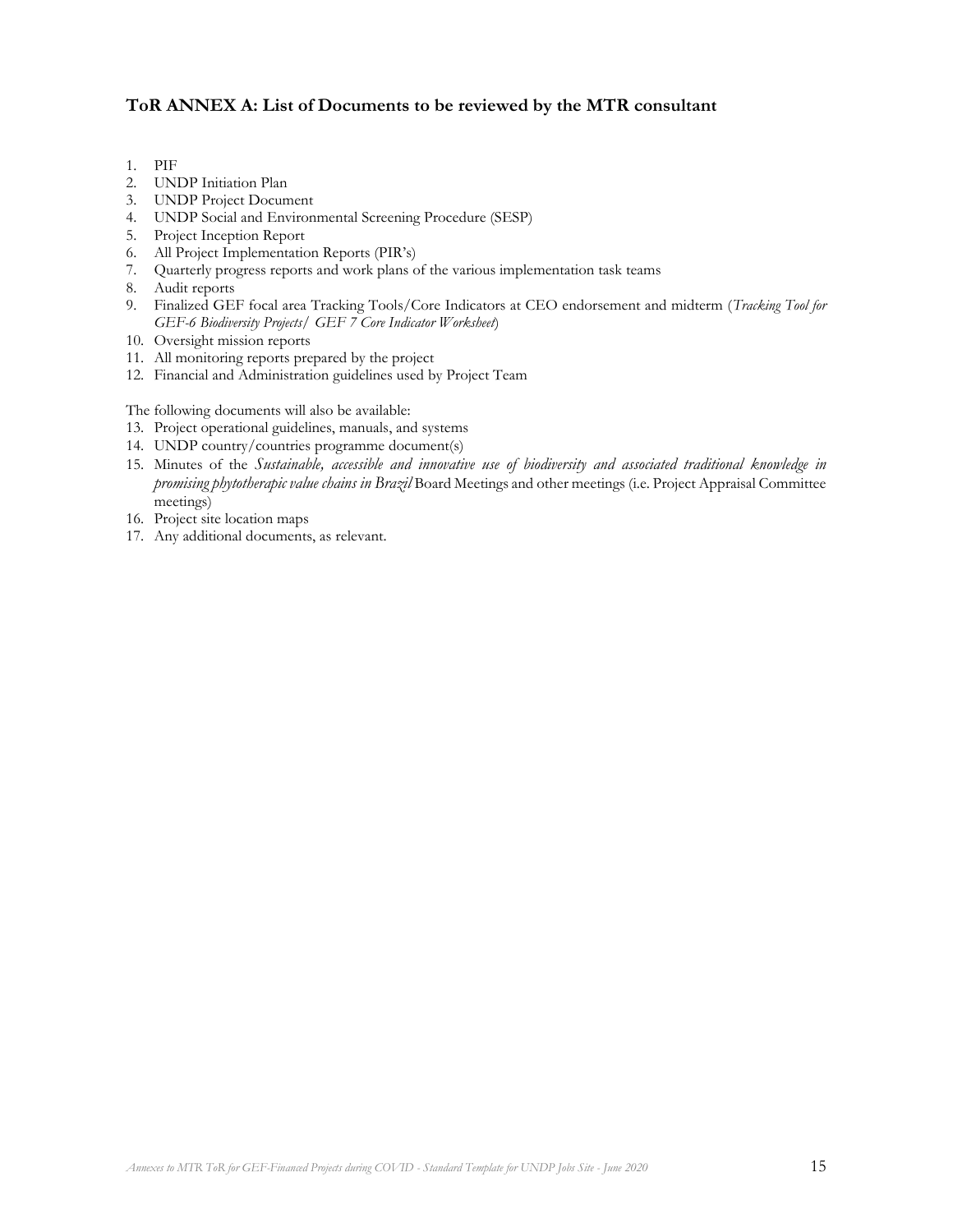#### **ToR ANNEX B: Guidelines on Contents for the Midterm Review Report**<sup>6</sup>

- **i.** Basic Report Information *(for the opening page or title page)*
	- Title of UNDP supported GEF financed project
	- UNDP PIMS# and GEF project ID#
	- MTR time frame and date of MTR report
	- Region and countries included in the project
	- GEF Operational Focal Area/Strategic Program
	- Executing Agency/Implementing Partner and other project partners
	- MTR consultant members
	- Acknowledgements
- **ii.** Table of Contents
- **iii.** Acronyms and Abbreviations
- **1.** Executive Summary *(3-5 pages)*
	- Project Information Table
	- Project Description (brief)
	- Project Progress Summary (between 200-500 words)
	- MTR Ratings & Achievement Summary Table
	- Concise summary of conclusions
	- Recommendation Summary Table
- **2.** Introduction *(2-3 pages)*
	- Purpose of the MTR and objectives
	- Scope & Methodology: principles of design and execution of the MTR, MTR approach and data collection methods, limitations to the MTR
	- Structure of the MTR report
- **3.** Project Description and Background Context *(3-5 pages)*
	- Development context: environmental, socio-economic, institutional, and policy factors relevant to the project objective and scope
	- Problems that the project sought to address: threats and barriers targeted
	- Project Description and Strategy: objective, outcomes and expected results, description of field sites (if any)
	- Project Implementation Arrangements: short description of the Project Board, key implementing partner arrangements, etc.
	- Project timing and milestones
	- Main stakeholders: summary list
- **4.** Findings *(12-14 pages)*
	- **4.1** Project Strategy
		- Project Design
		- Results Framework/Logframe
	- **4.2** Progress Towards Results
		- Progress towards outcomes analysis
		- Remaining barriers to achieving the project objective
	- **4.3** Project Implementation and Adaptive Management
		- Management Arrangements
		- Work planning
		- Finance and co-finance
		- Project-level monitoring and evaluation systems
		- Stakeholder engagement
		- Social and Environmental Standards (Safeguards)
		- Reporting

<sup>6</sup> The Report length should not exceed *40* pages in total (not including annexes).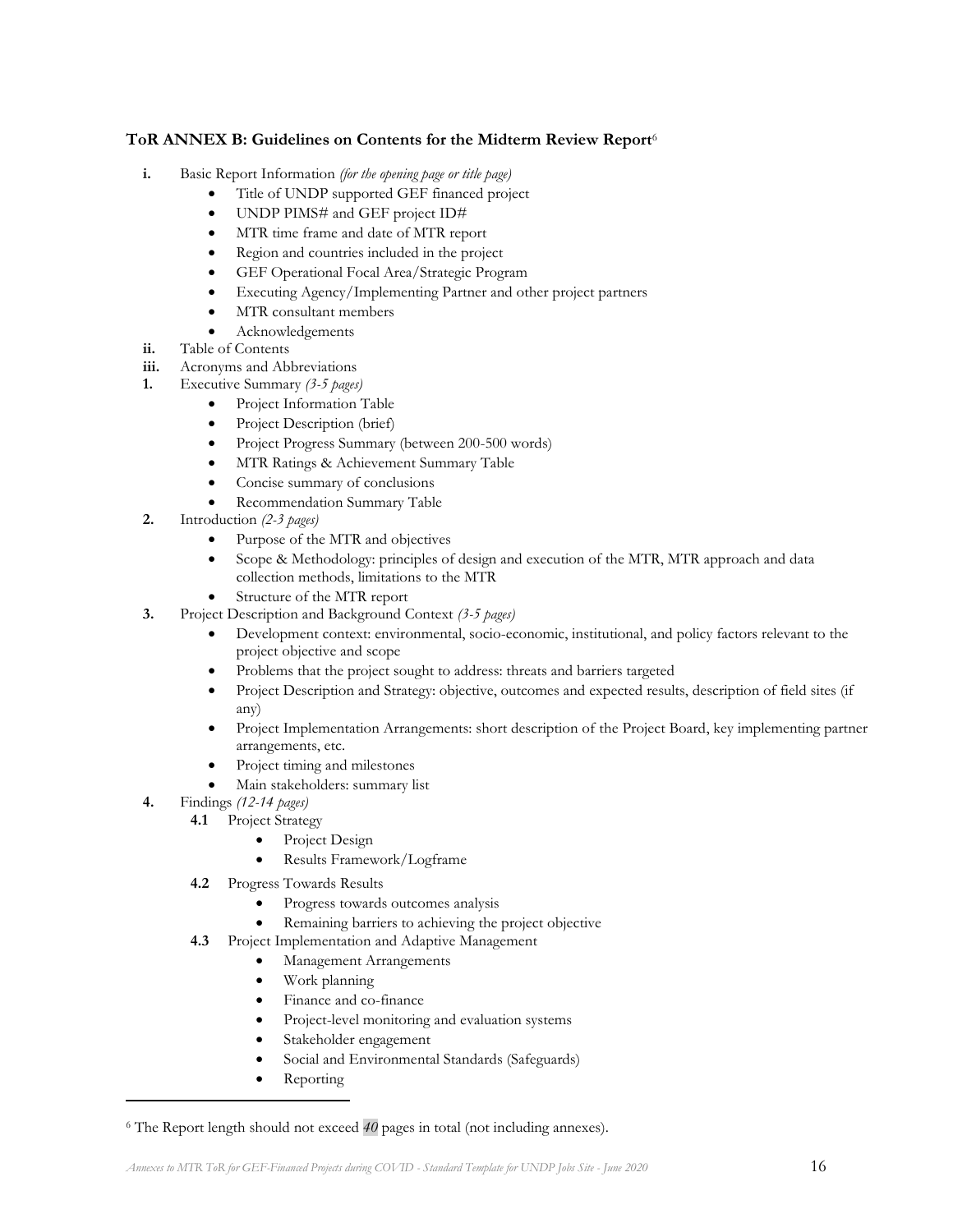- Communications & Knowledge Management
- **4.4** Sustainability
	- Financial risks to sustainability
	- Socio-economic to sustainability
	- Institutional framework and governance risks to sustainability
	- Environmental risks to sustainability
- **5.** Conclusions and Recommendations *(4-6 pages)*
	- **5.1**  Conclusions
		- Comprehensive and balanced statements (that are evidence-based and connected to the MTR's
		- findings) which highlight the strengths, weaknesses, and results of the project
	- **5.2** Recommendations
		- Corrective actions for the design, implementation, monitoring, and evaluation of the project
		- Actions to follow up or reinforce initial benefits from the project
		- Proposals for future directions underlining main objectives
- **6.** Annexes
	- MTR ToR (excluding ToR annexes)
	- MTR evaluative matrix (evaluation criteria with key questions, indicators, sources of data, and methodology)
	- Example Questionnaire or Interview Guide used for data collection
	- Ratings Scales
	- MTR mission itinerary
	- List of persons interviewed
	- List of documents reviewed
	- Co-financing table (if not previously included in the body of the report)
	- Signed UNEG Code of Conduct form
	- Signed MTR final report clearance form
	- *Annexed in a separate file:* Audit trail from received comments on draft MTR report
	- *Annexed in a separate file:* Relevant midterm tracking tools (*Tracking Tool for GEF-6 Biodiversity Projects and Core Indicators)*
	- *Annexed in a separate file: GEF Co-financing template (categorizing co-financing amounts by source as 'investment mobilized' or 'recurrent expenditure')*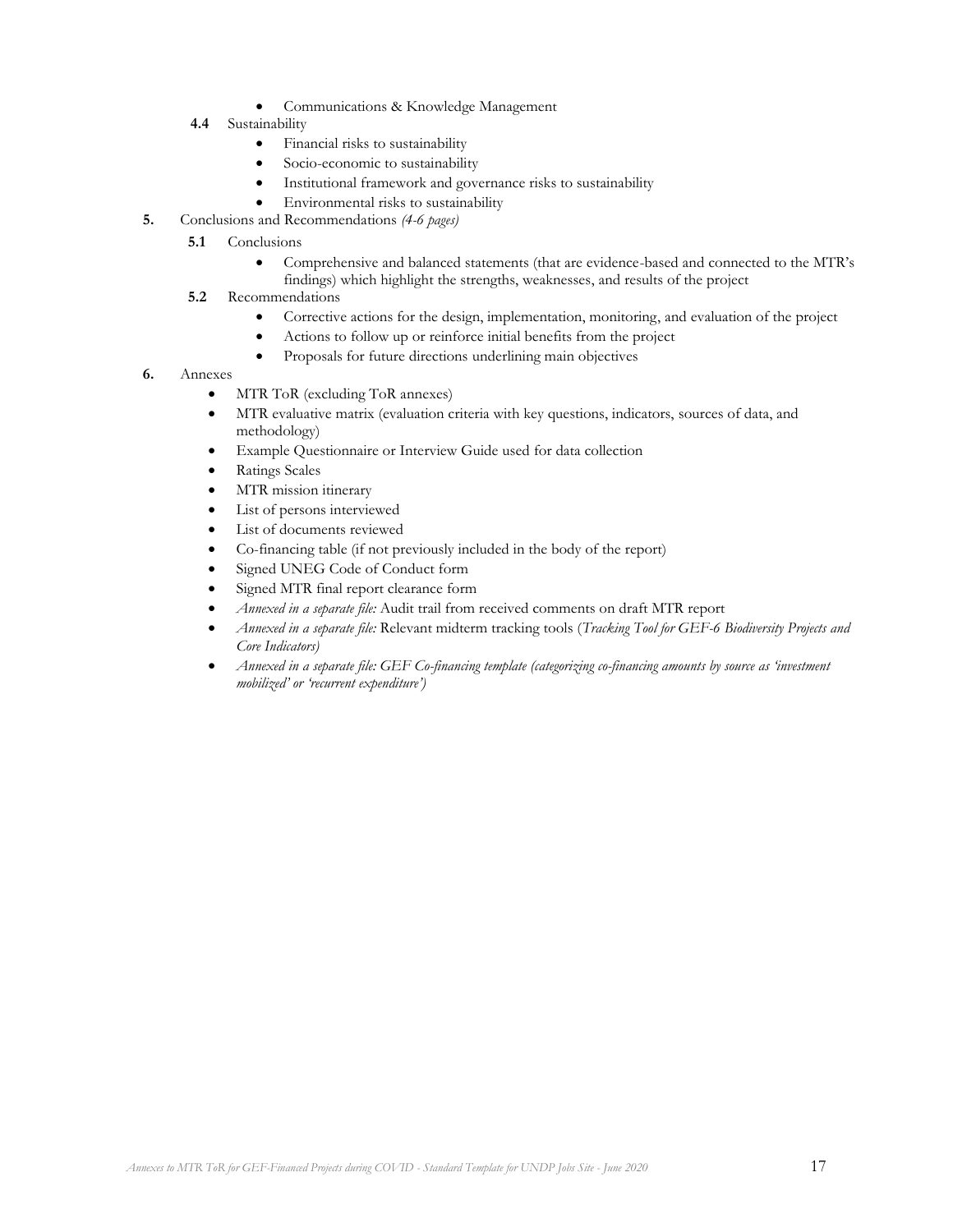## **ToR ANNEX C: Midterm Review Evaluative Matrix Template**

This Midterm Review Evaluative Matrix must be fully completed/amended by the consultant and included in the MTR inception report and as an Annex to the MTR report.

| <b>Evaluative Questions</b>                                                                                                                                                                                                                                                                                                                                                                                                                                                                                                                                                                           | Indicators                                                                                                                                                                                            | <b>Sources</b>                                                                                                                                                          | Methodology                                                                                                                 |  |
|-------------------------------------------------------------------------------------------------------------------------------------------------------------------------------------------------------------------------------------------------------------------------------------------------------------------------------------------------------------------------------------------------------------------------------------------------------------------------------------------------------------------------------------------------------------------------------------------------------|-------------------------------------------------------------------------------------------------------------------------------------------------------------------------------------------------------|-------------------------------------------------------------------------------------------------------------------------------------------------------------------------|-----------------------------------------------------------------------------------------------------------------------------|--|
| Project Strategy: To what extent is the project strategy relevant to country priorities, country ownership,                                                                                                                                                                                                                                                                                                                                                                                                                                                                                           |                                                                                                                                                                                                       |                                                                                                                                                                         |                                                                                                                             |  |
| and the best route towards expected results?                                                                                                                                                                                                                                                                                                                                                                                                                                                                                                                                                          |                                                                                                                                                                                                       |                                                                                                                                                                         |                                                                                                                             |  |
| include evaluative<br>$question(s)$ )                                                                                                                                                                                                                                                                                                                                                                                                                                                                                                                                                                 | (i.e. relationships established,<br>level of coherence between<br>project design and<br>implementation approach,<br>specific activities conducted,<br>quality of risk mitigation<br>strategies, etc.) | (i.e. project documents,<br>national policies or strategies,<br>websites, project staff, project<br>partners, data collected<br>throughout the MTR mission,<br>$etc.$ ) | ( <i>i.e.</i> document analysis, data<br>analysis, interviews with<br>project staff, interviews<br>with stakeholders, etc.) |  |
|                                                                                                                                                                                                                                                                                                                                                                                                                                                                                                                                                                                                       |                                                                                                                                                                                                       |                                                                                                                                                                         |                                                                                                                             |  |
|                                                                                                                                                                                                                                                                                                                                                                                                                                                                                                                                                                                                       |                                                                                                                                                                                                       |                                                                                                                                                                         |                                                                                                                             |  |
| Progress Towards Results: To what extent have the expected outcomes and objectives of the project been<br>achieved thus far?                                                                                                                                                                                                                                                                                                                                                                                                                                                                          |                                                                                                                                                                                                       |                                                                                                                                                                         |                                                                                                                             |  |
|                                                                                                                                                                                                                                                                                                                                                                                                                                                                                                                                                                                                       |                                                                                                                                                                                                       |                                                                                                                                                                         |                                                                                                                             |  |
|                                                                                                                                                                                                                                                                                                                                                                                                                                                                                                                                                                                                       |                                                                                                                                                                                                       |                                                                                                                                                                         |                                                                                                                             |  |
| Project Implementation and Adaptive Management: Has the project been implemented efficiently, cost-<br>effectively, and been able to adapt to any changing conditions thus far? To what extent are project-level<br>monitoring and evaluation systems, reporting, and project communications supporting the project's<br>implementation? To what extent has progress been made in the implementation of social and<br>environmental management measures? Have there been changes to the overall project risk rating and/or<br>the identified types of risks as outlined at the CEO Endorsement stage? |                                                                                                                                                                                                       |                                                                                                                                                                         |                                                                                                                             |  |
|                                                                                                                                                                                                                                                                                                                                                                                                                                                                                                                                                                                                       |                                                                                                                                                                                                       |                                                                                                                                                                         |                                                                                                                             |  |
|                                                                                                                                                                                                                                                                                                                                                                                                                                                                                                                                                                                                       |                                                                                                                                                                                                       |                                                                                                                                                                         |                                                                                                                             |  |
| Sustainability: To what extent are there financial, institutional, socio-economic, and/or environmental<br>risks to sustaining long-term project results?                                                                                                                                                                                                                                                                                                                                                                                                                                             |                                                                                                                                                                                                       |                                                                                                                                                                         |                                                                                                                             |  |
|                                                                                                                                                                                                                                                                                                                                                                                                                                                                                                                                                                                                       |                                                                                                                                                                                                       |                                                                                                                                                                         |                                                                                                                             |  |
|                                                                                                                                                                                                                                                                                                                                                                                                                                                                                                                                                                                                       |                                                                                                                                                                                                       |                                                                                                                                                                         |                                                                                                                             |  |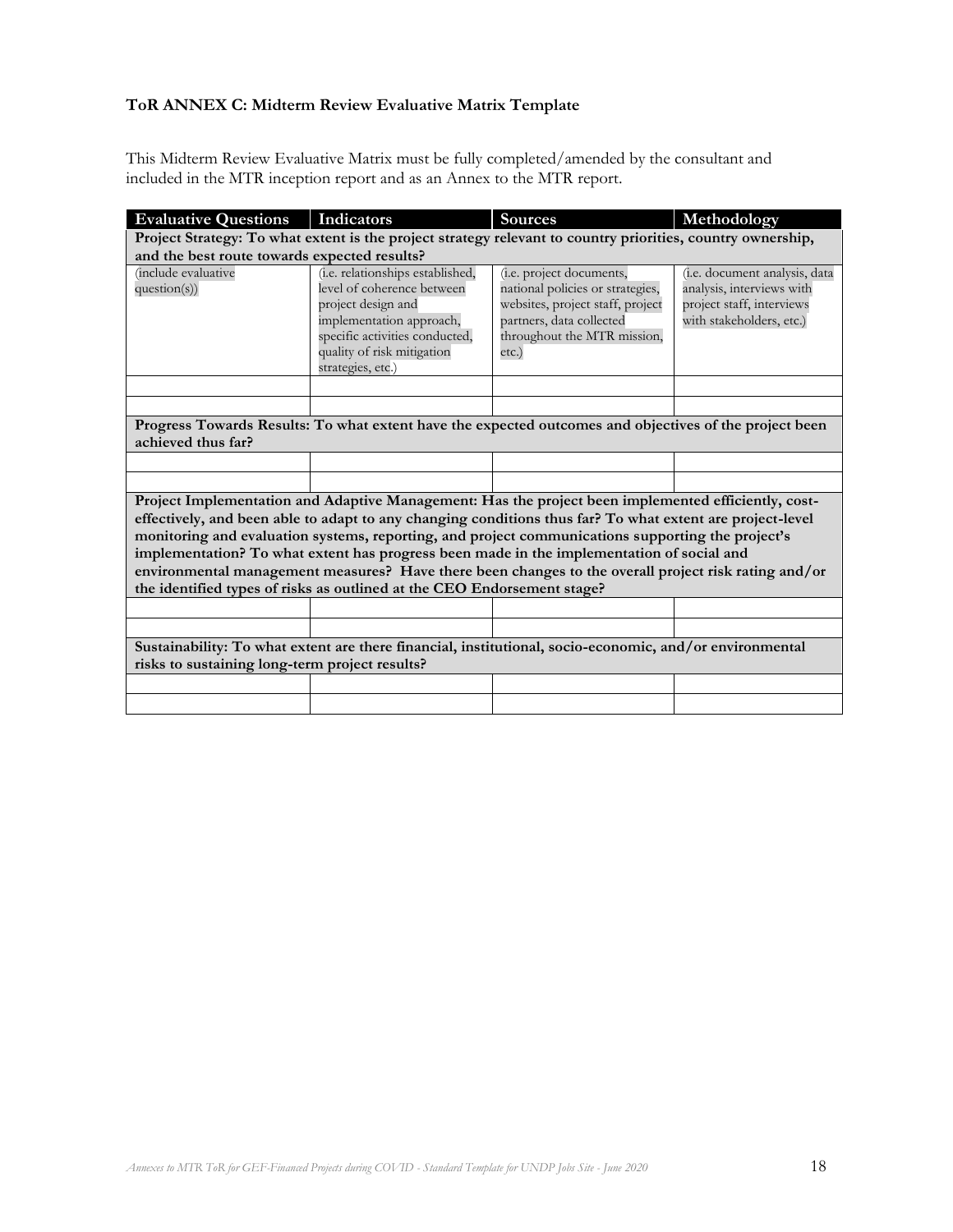#### **ToR ANNEX D: UNEG Code of Conduct for Evaluators/Midterm Review Consultants<sup>7</sup>**

#### **Evaluators/Consultants:**

- 1. Must present information that is complete and fair in its assessment of strengths and weaknesses so that decisions or actions taken are well founded.
- 2. Must disclose the full set of evaluation findings along with information on their limitations and have this accessible to all affected by the evaluation with expressed legal rights to receive results.
- 3. Should protect the anonymity and confidentiality of individual informants. They should provide maximum notice, minimize demands on time, and respect people's right not to engage. Evaluators must respect people's right to provide information in confidence, and must ensure that sensitive information cannot be traced to its source. Evaluators are not expected to evaluate individuals, and must balance an evaluation of management functions with this general principle.
- 4. Sometimes uncover evidence of wrongdoing while conducting evaluations. Such cases must be reported discreetly to the appropriate investigative body. Evaluators should consult with other relevant oversight entities when there is any doubt about if and how issues should be reported.
- 5. Should be sensitive to beliefs, manners and customs and act with integrity and honesty in their relations with all stakeholders. In line with the UN Universal Declaration of Human Rights, evaluators must be sensitive to and address issues of discrimination and gender equality. They should avoid offending the dignity and self-respect of those persons with whom they come in contact in the course of the evaluation. Knowing that evaluation might negatively affect the interests of some stakeholders, evaluators should conduct the evaluation and communicate its purpose and results in a way that clearly respects the stakeholders' dignity and self-worth.
- 6. Are responsible for their performance and their product(s). They are responsible for the clear, accurate and fair written and/or oral presentation of study limitations, findings and recommendations.
- 7. Should reflect sound accounting procedures and be prudent in using the resources of the evaluation.
- 8. Must ensure that independence of judgement is maintained and that evaluation findings and recommendations are independently presented.
- 9. Must confirm that they have not been involved in designing, executing or advising on the project being evaluated.

#### **MTR Consultant Agreement Form**

Agreement to abide by the Code of Conduct for Evaluation in the UN System:

Name of Consultant:

Name of Consultancy Organization (where relevant):

**I confirm that I have received and understood and will abide by the United Nations Code of Conduct for Evaluation.** 

 $Signed at$   $(Place)$  on  $(Date)$ 

Signature:

<sup>7</sup> <http://www.unevaluation.org/document/detail/100>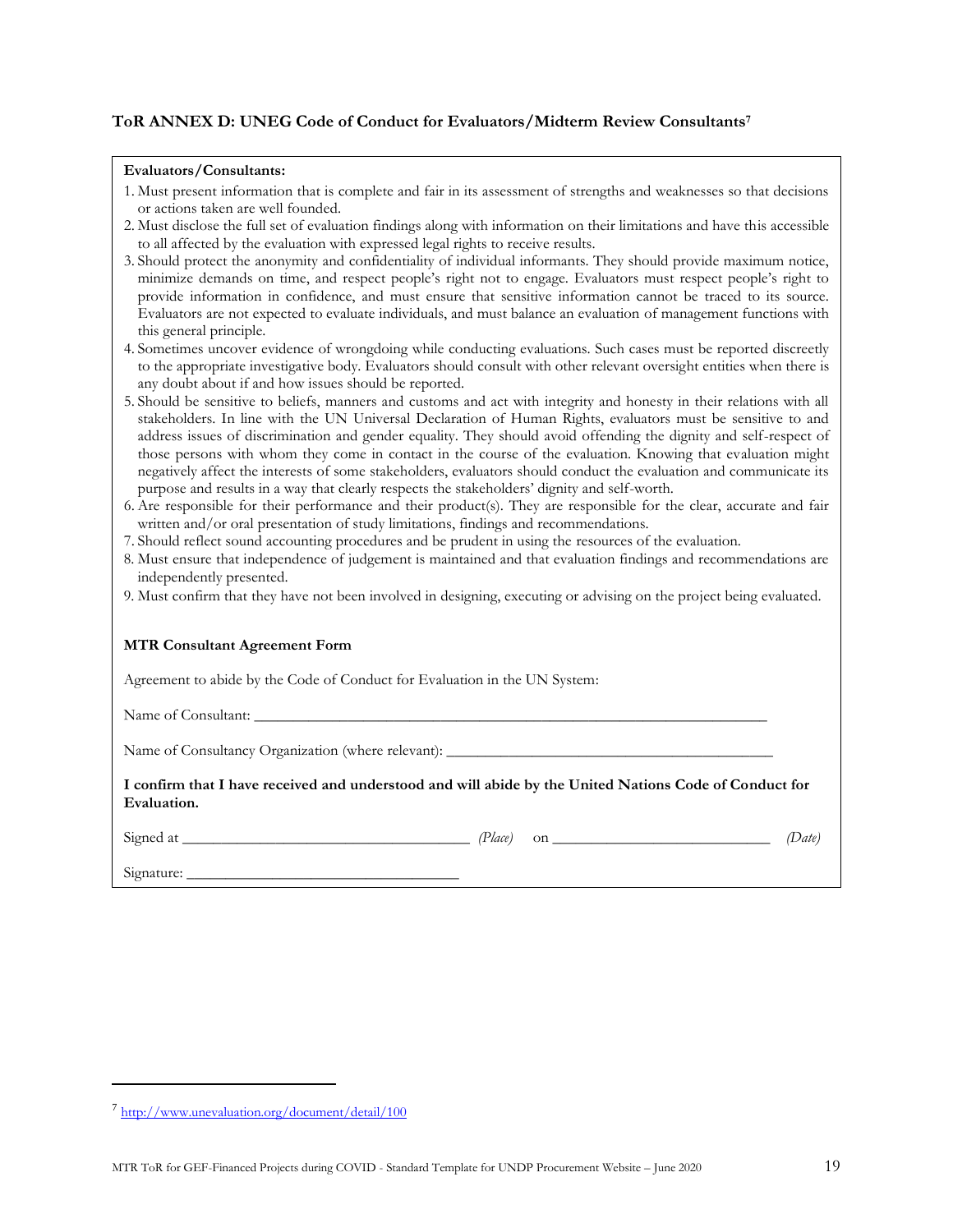## **ToR ANNEX E: MTR Ratings & Achievement Summary Table + Rating Scales**

**MTR Ratings & Achievement Summary Table for** *Sustainable, accessible and innovative use of biodiversity and associated traditional knowledge in promising phytotherapic value chains in Brazil* (**PIMS 5792**)

| Measure                 | <b>MTR Rating</b>          | <b>Achievement Description</b> |
|-------------------------|----------------------------|--------------------------------|
| <b>Project Strategy</b> | N/A                        |                                |
| <b>Progress Towards</b> | Objective Achievement      |                                |
| <b>Results</b>          | Rating: (rate 6 pt. scale) |                                |
|                         | Outcome 1                  |                                |
|                         | Achievement Rating:        |                                |
|                         | (rate 6 pt. scale)         |                                |
|                         | Outcome 2                  |                                |
|                         | Achievement Rating:        |                                |
|                         | (rate 6 pt. scale)         |                                |
|                         | Outcome 3                  |                                |
|                         | Achievement Rating:        |                                |
|                         | (rate 6 pt. scale)         |                                |
|                         | Etc.                       |                                |
| Project                 | (rate 6 pt. scale)         |                                |
| Implementation &        |                            |                                |
| Adaptive                |                            |                                |
| Management              |                            |                                |
| Sustainability          | (rate 4 pt. scale)         |                                |

|   | Ratings for Progress Towards Results: (one rating for each outcome and for the objective) |                                                                                                                                                                                                       |  |  |
|---|-------------------------------------------------------------------------------------------|-------------------------------------------------------------------------------------------------------------------------------------------------------------------------------------------------------|--|--|
| 6 | <b>Highly Satisfactory</b><br>(HS)                                                        | The objective/outcome is expected to achieve or exceed all its end-of-project targets, without major<br>shortcomings. The progress towards the objective/outcome can be presented as "good practice". |  |  |
|   | Satisfactory (S)                                                                          | The objective/outcome is expected to achieve most of its end-of-project targets, with only minor<br>shortcomings.                                                                                     |  |  |
| 4 | Moderately<br>Satisfactory (MS)                                                           | The objective/outcome is expected to achieve most of its end-of-project targets but with significant<br>shortcomings.                                                                                 |  |  |
|   | Moderately<br>Unsatisfactory (HU)                                                         | The objective/outcome is expected to achieve its end-of-project targets with major shortcomings.                                                                                                      |  |  |
|   | Unsatisfactory (U)                                                                        | The objective/outcome is expected not to achieve most of its end-of-project targets.                                                                                                                  |  |  |
|   | Highly<br>Unsatisfactory (HU)                                                             | The objective/outcome has failed to achieve its midterm targets, and is not expected to achieve any<br>of its end-of-project targets.                                                                 |  |  |

| Ratings for Project Implementation & Adaptive Management: (one overall rating) |                                                                                                                                                                                                                                                                                                                                                                   |  |  |
|--------------------------------------------------------------------------------|-------------------------------------------------------------------------------------------------------------------------------------------------------------------------------------------------------------------------------------------------------------------------------------------------------------------------------------------------------------------|--|--|
| <b>Highly Satisfactory</b><br>(HS)                                             | Implementation of all seven components – management arrangements, work planning, finance and<br>co-finance, project-level monitoring and evaluation systems, stakeholder engagement, reporting, and<br>communications - is leading to efficient and effective project implementation and adaptive<br>management. The project can be presented as "good practice". |  |  |
| Satisfactory (S)                                                               | Implementation of most of the seven components is leading to efficient and effective project<br>implementation and adaptive management except for only few that are subject to remedial action.                                                                                                                                                                   |  |  |
| Moderately<br>Satisfactory (MS)                                                | Implementation of some of the seven components is leading to efficient and effective project<br>implementation and adaptive management, with some components requiring remedial action.                                                                                                                                                                           |  |  |
| Moderately<br>Unsatisfactory (MU)                                              | Implementation of some of the seven components is not leading to efficient and effective project<br>implementation and adaptive, with most components requiring remedial action.                                                                                                                                                                                  |  |  |
| Unsatisfactory (U)                                                             | Implementation of most of the seven components is not leading to efficient and effective project<br>implementation and adaptive management.                                                                                                                                                                                                                       |  |  |
| Highly<br>Unsatisfactory (HU)                                                  | Implementation of none of the seven components is leading to efficient and effective project<br>implementation and adaptive management.                                                                                                                                                                                                                           |  |  |

| Ratings for Sustainability: (one overall rating) |                                                                                                                                                                |  |
|--------------------------------------------------|----------------------------------------------------------------------------------------------------------------------------------------------------------------|--|
| $4$ Likely (L)                                   | Negligible risks to sustainability, with key outcomes on track to be achieved by the project's closure<br>and expected to continue into the foreseeable future |  |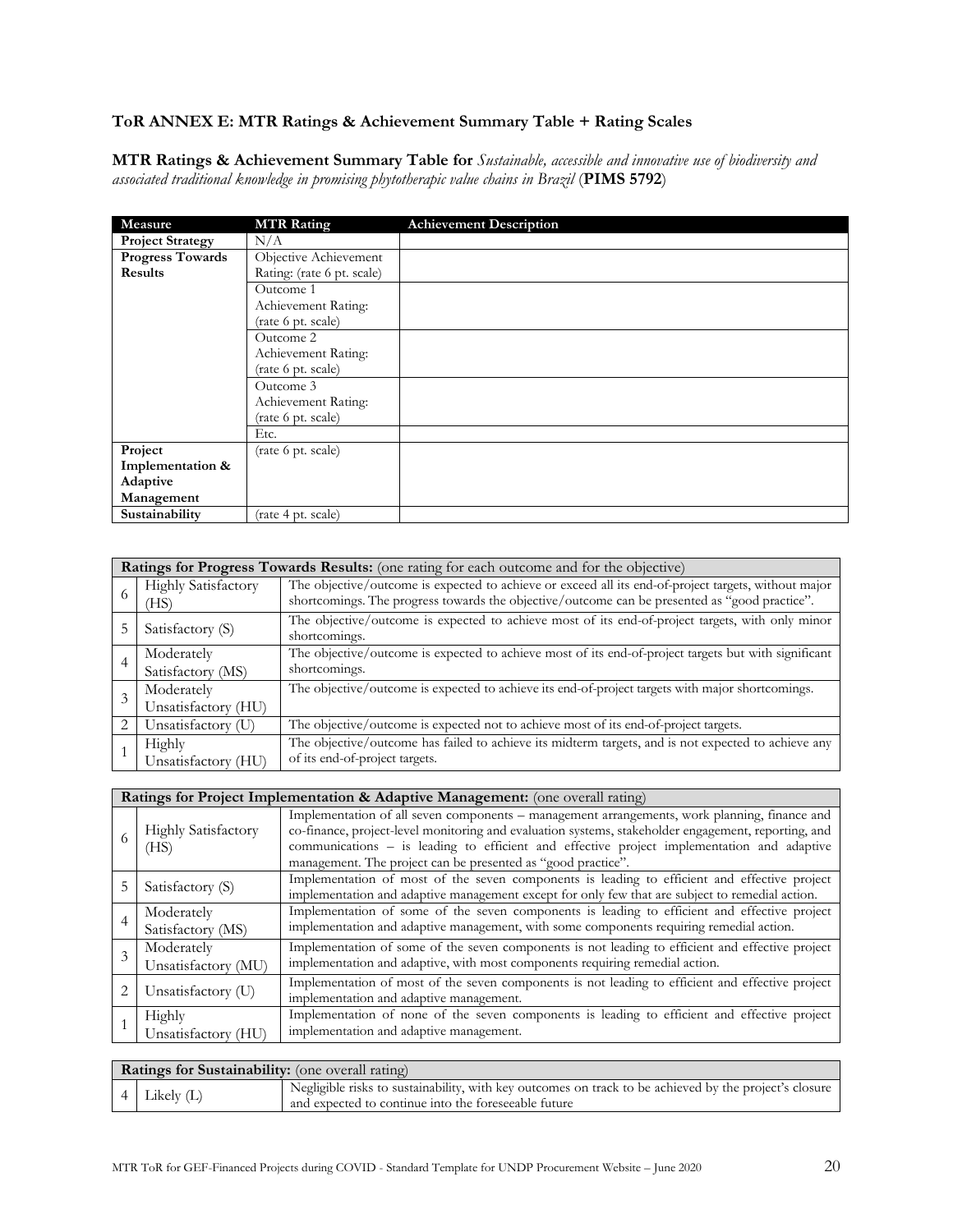| Moderately Likely<br>(ML)   | Moderate risks, but expectations that at least some outcomes will be sustained due to the progress<br>towards results on outcomes at the Midterm Review |
|-----------------------------|---------------------------------------------------------------------------------------------------------------------------------------------------------|
| Moderately Unlikely<br>(MU) | Significant risk that key outcomes will not carry on after project closure, although some outputs and<br>activities should carry on                     |
| Unlikely (U)                | Severe risks that project outcomes, as well as key outputs, will not be sustained                                                                       |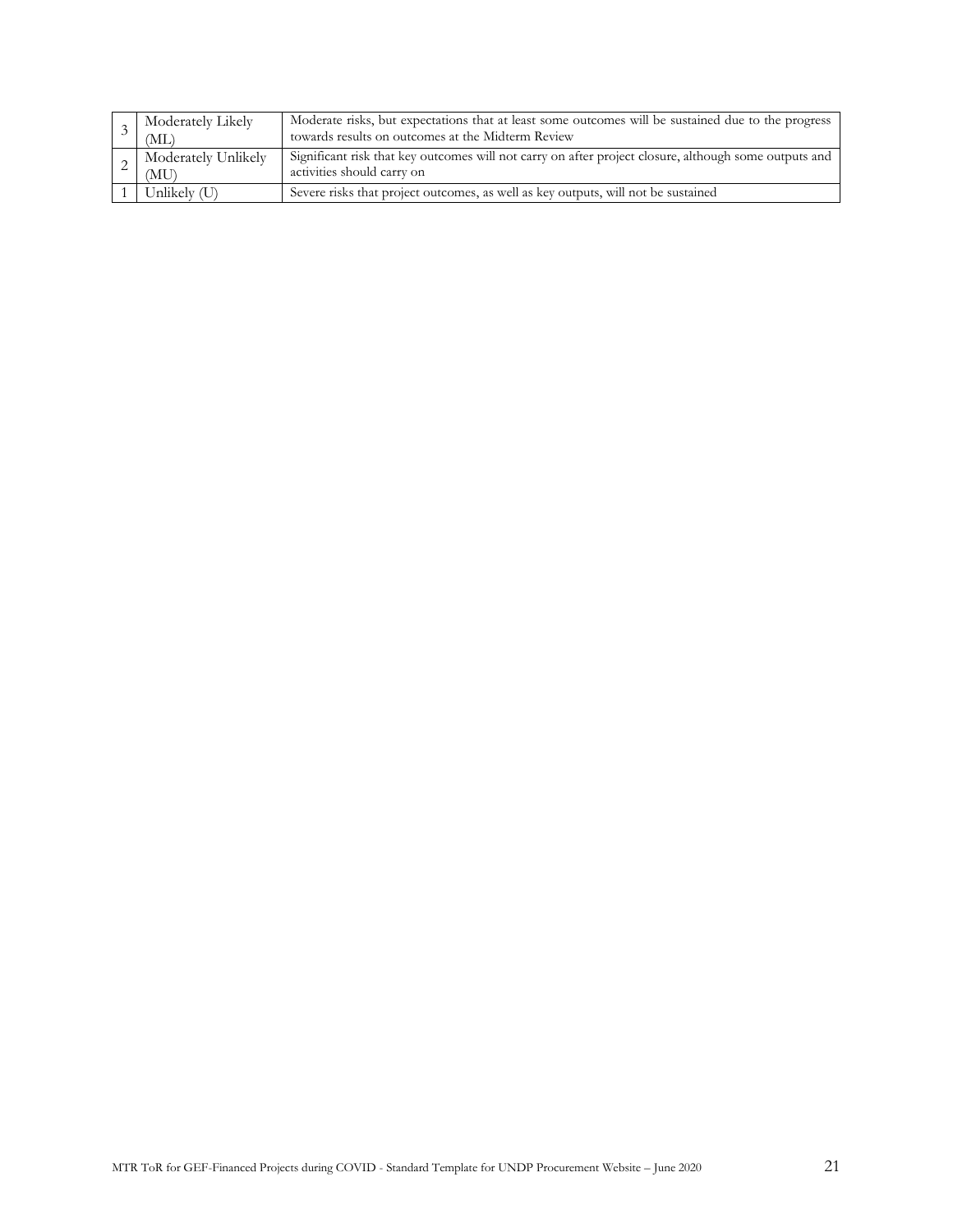## **ToR ANNEX F: MTR Report Clearance Form**

*(to be completed and signed by the Commissioning Unit and RTA and included in the final document)*

| Midterm Review Report Reviewed and Cleared By:          |       |
|---------------------------------------------------------|-------|
| <b>Commissioning Unit (M&amp;E Focal Point)</b>         |       |
|                                                         |       |
|                                                         | Date: |
| Regional Technical Advisor (Nature, Climate and Energy) |       |
|                                                         |       |
|                                                         |       |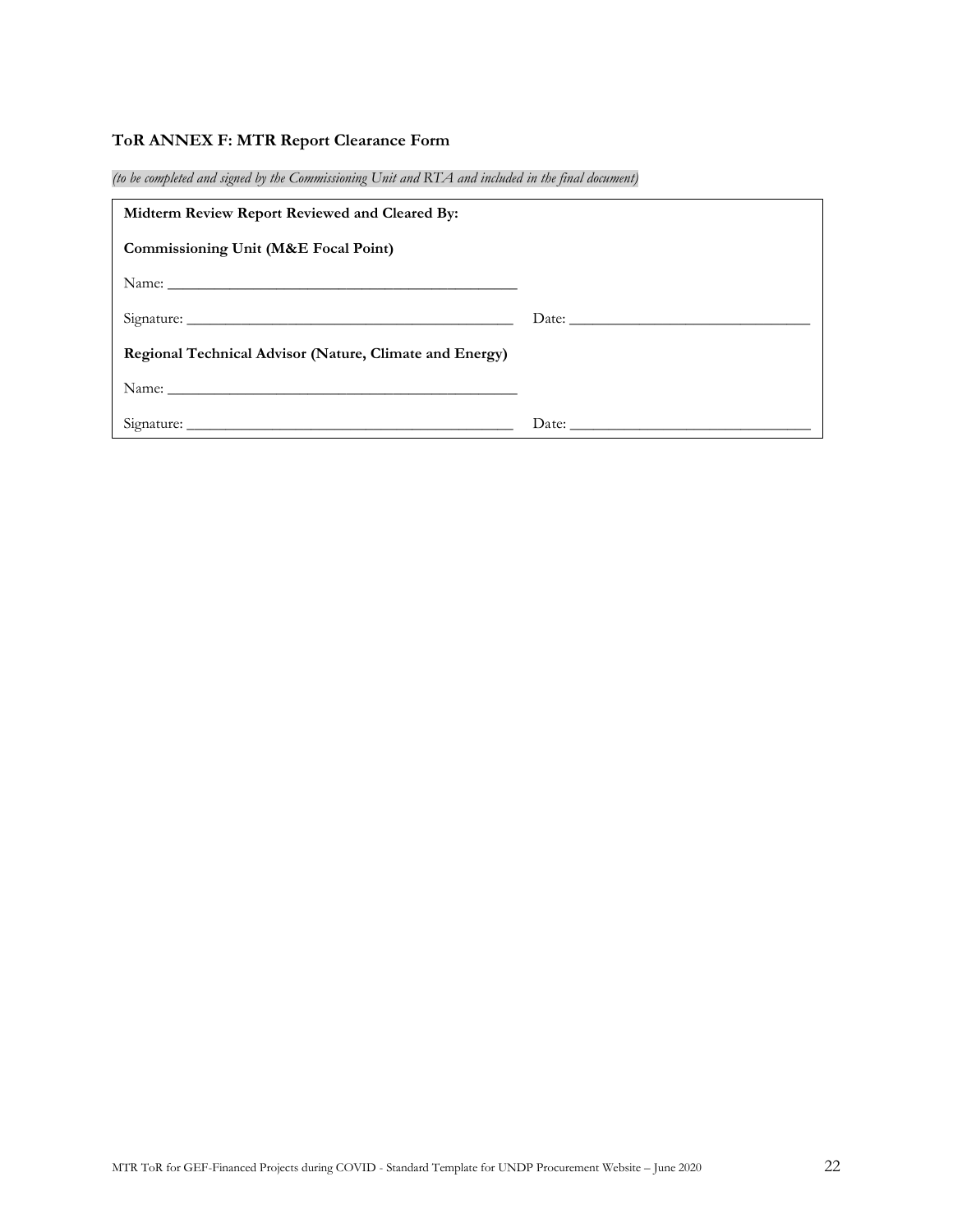#### **ToR ANNEX G: Audit Trail Template**

*Note:* The following is a template for the MTR consultant to show how the received comments on the draft MTR report have (or have not) been incorporated into the final MTR report. This audit trail should be included as an annex in the final MTR report.

**To the comments received on (date) from the Midterm Review of** *Sustainable, accessible and innovative use of biodiversity and associated traditional knowledge in promising phytotherapic value chains in Brazil* **(UNDP Project ID-PIMS 5792)**

*The following comments were provided in track changes to the draft Midterm Review report; they are referenced by institution ("Author" column) and not by the person's name, and track change comment number ("#" column):*

| Author | # | Para No./<br>comment<br>location | Comment/Feedback on the draft<br><b>MTR</b> report | <b>MTR</b> consultant<br>response and actions<br>taken |
|--------|---|----------------------------------|----------------------------------------------------|--------------------------------------------------------|
|        |   |                                  |                                                    |                                                        |
|        |   |                                  |                                                    |                                                        |
|        |   |                                  |                                                    |                                                        |
|        |   |                                  |                                                    |                                                        |
|        |   |                                  |                                                    |                                                        |
|        |   |                                  |                                                    |                                                        |
|        |   |                                  |                                                    |                                                        |
|        |   |                                  |                                                    |                                                        |
|        |   |                                  |                                                    |                                                        |
|        |   |                                  |                                                    |                                                        |